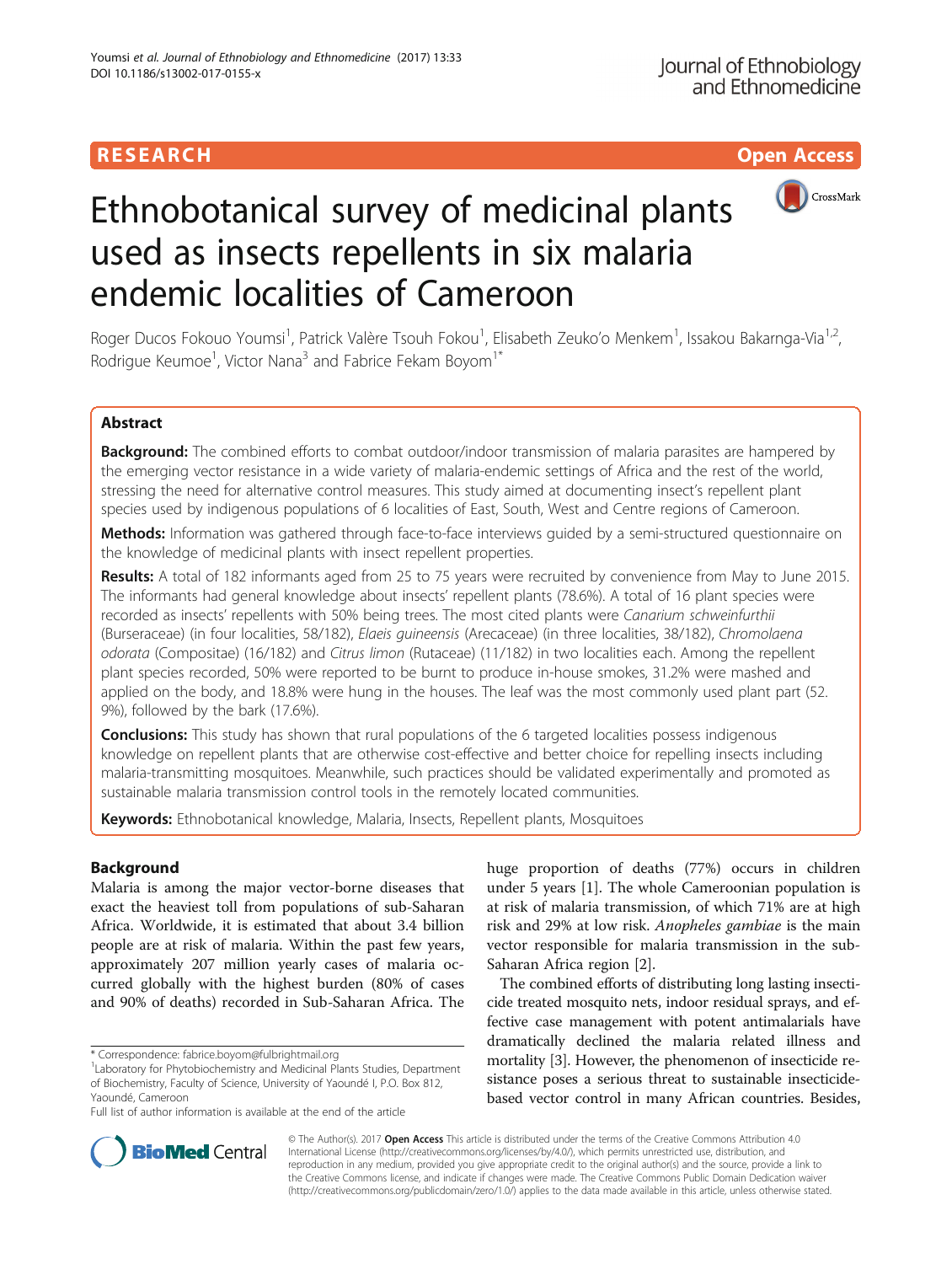the lack of effective anti-vector tools designed specifically to prevent outdoor transmission and the serious threat posed by insecticides to the environment as well as the human health emphasize the need to develop new vector control approaches that can complement the existing interventions. In that framework, there are increased research efforts to develop natural and environment friendly interventions including plant-based mosquito repellents. Of note, plant-based repellents are generally targetspecific and relatively non-toxic, and are still extensively used traditionally as first intention and affordable tools in malaria endemic rural communities for protection against mosquito bites [\[4](#page-11-0)].

Therefore, the indigenous knowledge and use of plants as repellents should be documented and preserved as a cheap and sustainable way of preventing mosquito's bites or entering homes in Cameroon and beyond. This documentation represents a prerequisite for future research on efficacy and safety as well as identification of single chemical entities with mosquito repellent activity which could lead to the development of standardized bio-pesticides. So far, only a limited number of studies have been conducted in Cameroon on traditional use of medicinal plants to repel insects/mosquitoes [[5\]](#page-11-0). The question is therefore to know if there is a consensus extent in indigenous use of plants from the Cameroonian biodiversity to repel mosquitoes/insects.

To fill this gap in, we hypothesized that plants from six selected localities of the East, South, West and Centre regions of Cameroon are culturally used to repel mosquitoes/insects. Thus, the present paper documents the indigenous knowledge on plants used as mosquito/insect repellents in the six selected localities in order to further evaluate their potential for new plant-based repellent products.

# **Methods**

# Selection of the study sites

The study sites were selected among the malaria endemic regions of Cameroon. In fact, the 71% Cameroonian population that are at high risk of malaria transmission [[2](#page-11-0)] live in the endemic and perennial zones of continuous transmission (7 to 12 months) that cover the Southern Cameroonian Equatorial forest, the High Western Plateau altitude and the Coastal region, including all the selected study sites where about a hundred infective bites per man per month can be registered [[6](#page-11-0)]. Besides, the presence of indigenous pygmies [Lolodorf, Bipindi (South region), Dimako (East region)] who have great knowledge of the forest, plants and their medicinal properties [[7, 8](#page-11-0)], and the presence of herbal practitioners/medicinal plant users in Londji (South region), Mbouda-Babete (West region), and Kon-Yambetta (Centre region) also motivated their selection as study sites (Fig. 1).



Fig. 1 Study sites of the ethnobotanical survey of insect repellent medicinal plants. Study sites were selected based on their ethno-cultural and floristic characteristics and included Dimako (East region), Kon-Yambetta (Centre region), Lolodorf, Bipindi, and Kribi-Londji (South region), and Mbouda-Babete (West region)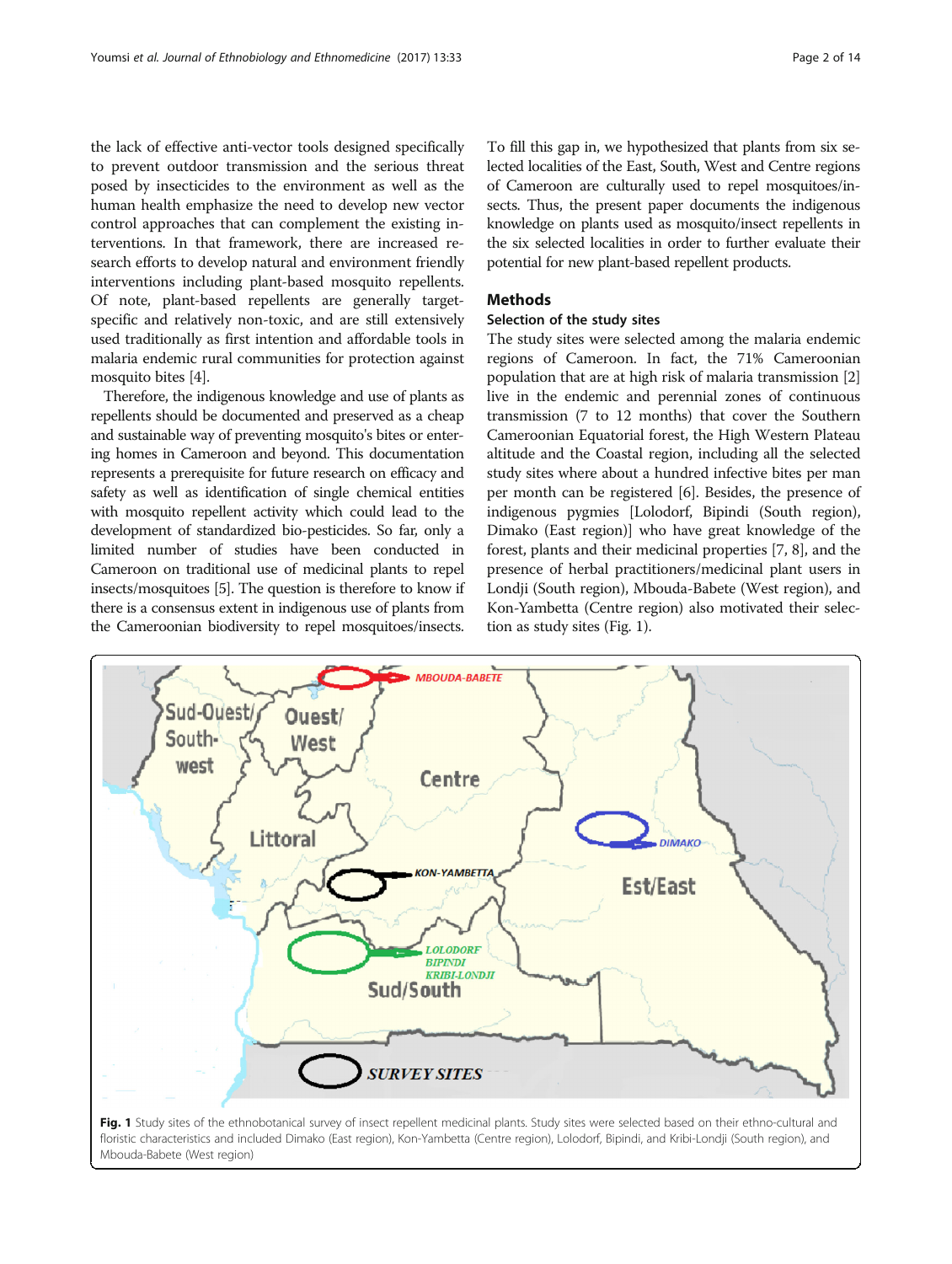#### Lolodorf, Bipindi, and Kribi-Londji

Lolodorf, Bipindi, and Kribi-Londji are districts of the Ocean Division in the South Region of Cameroon nearby the western coast of Africa. The mean temperature varies from 25 to 26 °C with two rainy and two dry seasons. Lolodorf is located between Ngoumou and Bipindi, in a zone of the Atlantic Littoral Evergreen Forest, extending over the equatorial climatic zone. Londji is a small locality located 20 km to North of Kribi District also characterized by a mangrove forest ecosystem, and has vast natural beaches and the largest fishermen village and fish market in Cameroon [[9](#page-11-0)]. The Londji bay is an extension of the Atlantic Ocean on the continent and the mouth of the Lokoundje and Nyong rivers. The village showcases a vast diversity of heterogeneous but integrated populations and ethnic groups, as the dynamism of the fishing activity has attracted people from West Africa throughout the years. Londji prides itself in the sustainable preservation of the mangrove areas and wetlands. Moreover, it is crossed by dotted rivers with mangrove plots that promote the development of insects. The humidity remains high throughout the year and causes increased insects breeding sites [[10\]](#page-11-0). Bipindi and Lolodorf are notable for being the home of Pygmy clans and their camp settlements and hunting areas, such as those of Lala, Bakola and Bagyeli pygmies. There are also settled Bantu people such as Ngumba and Kwassio tribes. Farming, tapping palm wine, gathering fruits and nuts for food, fishing, and hunting are the main occupations within these communities. Malaria and sleeping sickness both vector-borne diseases are common problems in this humid climate. Bagyeli and Bakola pygmies have great knowledge of using plants for their medicinal properties [[7, 8\]](#page-11-0). The present study was partly conducted in Ngoyang, Mbikiliki, Mougoué, Ngovayang, and Bigambo, all surrounding villages of Lolodorf as well as in Bipindi and Bidjouka, two villages of Bipindi District.

#### Dimako and surroundings

Dimako is a small town situated in the Upper Nyong Division of the East Region of Cameroon. It lays a little way south of East Region capital of Bertoua at only about 28 km away. Vegetation is characteristic of a tropical rain forest, dotted with fallows, which covers 90% of the municipal territory. The remaining 10% is covered by a shrubby savannah in the north of Dimako. A greater part of the forest is described as semicaducus forest made of Sterculiaceae and Ulmaceae plants. Inhabitants of the Dimako District are very closely linked to the forest and its resources. Dimako District accounts 30 villages including Loussou and Mayos inhabited by Baka Pygmies. Due to the humid mosquito- and black fly-infested forests [[11\]](#page-11-0), the area was also selected as study site.

### Kon-Yambetta

Kon-Yambetta is a District of the Mbam-et-Inoubou Division (Centre region) located about 150 km (Northwest) from Yaoundé, in the grasslands between Bafia and Ndikinimeki. It is the transition zone between the forest and the savannah. The area has an equatorial type climate with two raining and two dry seasons. The inhabitants practice peasant agriculture dominated by the cocoa and diverse subsistence crops. Environmental degradation and mismanagement has increased the development of vectors (mosquitoes, mango flies) of diseases such as malaria. This area has Guinea savannah-type flora where the yambetta and bamoun people rely on herbs for first intention treatment when ill [[12](#page-11-0)].

#### Mbouda (Babete)

Babete is one of the 6 villages of Mbouda District (Bamboutos Division, West Region) located at approximately 3.2 km from Mbouda. It is characterized by high lands, cool temperatures, heavy rainfall, and savanna vegetation. The climate is classified as a tropical savanna, with a subtropical moist forest biozone [\[13\]](#page-11-0). This area is known for use of medicinal plants as source of essential oils as well as dry fruits and natural drinks. Such products are commonly manufactured and sold by the nuns of the Saint Benoît Monastery [[13](#page-11-0)].

#### Interview and collection of plants specimens

In prelude to the survey, legal authorities (village heads) from each study site were approached and the aims and objectives of the survey were discussed for authorization to investigate within their communities. Volunteers and recommended herbal practitioners were identified as potential informants and subsequently participated in personal interviews.

During a face-to-face interaction, the purpose and the procedure of the study, as well as the expected benefits and rights to their community were explained to them. The interviews were conducted in French or in the local languages with the assistance of volunteer interpreters when needed. The information surveys took place between May and June, 2015. A total of 182 informants from 38 households including local herbal practitioners were surveyed with a set of pre-tested semi-structured questionnaires in all the six study areas and selected for further interaction. Prior informed consent was obtained verbally from informants before they were interviewed.

During the interviews, semi-structured questionnaires were used to obtain information on plants used to repel mosquitoes/insects, including parts used, local name, modes of preparation and administration (Additional file [1\)](#page-10-0). Some repellent plants were also identified by visiting the field with the informant (field interview);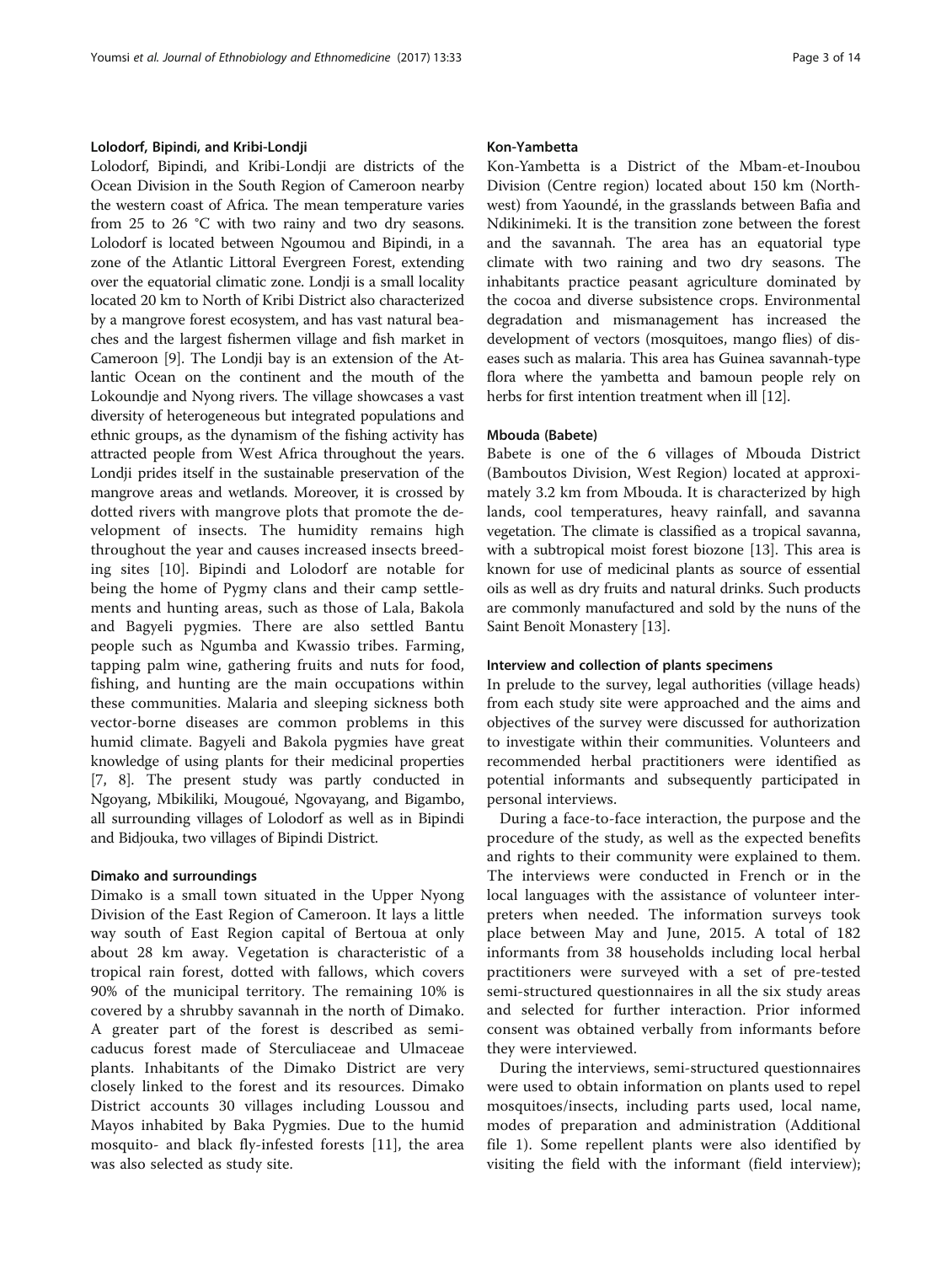listening to him and asking questions; presenting plant specimens to informants and asking questions (plant interview); or using a checklist (checklist interview; plant name-common or vernacular-was addressed to the informants in order to gather supplementary field information). Group interview have sometimes developed spontaneously with community members and this helped to supplement the interview. Specimens were collected from the plants claimed by informants to have repellent activity. Such plants were identified by a taxonomist and voucher specimens deposited under specific identification numbers at the Cameroon National Herbarium in Yaoundé.

### Data analysis

For each cited plant species, the frequency of citation (FC) per locality was determined as:

 $FC = (Number of citations /Total number of$ citations for all recorded species)  $x$  100

The value of FC obtained directly correlates with the broad use of the plant species [[14\]](#page-11-0).

# Results

# Profile of the informants

A total of 182 informants from the six localities agreed to participate in this study. Their profile is given in Table 1.

The age of respondents averaged 50 years, 86.8% being men and 13.2% women. Globally, 78.6% of respondents had knowledge about mosquito and/or insect repellent plants. The level of this knowledge varied from one locality to another with 100% in Dimako and Babete, 96.2% in Lolodorf and surroundings, 71.4% in Bipindi and surroundings, and 56.3% in Kon-yambetta. No specific record about mosquito and/or insect repellent plants was obtained from the Kribi-Londji site.

# Diversity of medicinal plants and knowledge on mosquito repellent plants

A total of 16 plant species belonging to 15 genera and 14 families were reported to be commonly used as insect repellents in the targeted communities as shown in Table [2.](#page-4-0) They consisted of 50% of trees, 31.2% of shrubs, and 18.8% of herbs. Of these, 56.2% were wild while 43.8% were usually cultivated. Lamiaceae, Leguminosae, Musaceae and Poaceae (2 species each) were the most represented families, while the others consisted of a single species each.

Overall, the majority of plant species were recorded in Lolodorf and Bipindi. The most cited were Canarium schweinfurthii recorded in four localities (Lolodorf, Bipindi, Kon-Yambetta, Dimako), and mentioned by 58 informants, followed by Elaeis guineensis cited in three localities (Lolodorf, Bipindi, Kon-Yambetta) and mentioned by 38 informants, Citrus limon and Chromolaena odorata cited in two localities (Lolodorf, Bipindi) and mentioned by 11 and 16 informants respectively. Afromomum alboviolaceum (Dimako), Cymbopogon nardus (Babete), Cylicodiscus gabunensis (Lolodorf), Erythrophleum ivorense (Dimako), Glossocalyx longicuspis (Lolodorf), Musa paradisiaca (Lolodorf), Musa sp. (Lolodorf), Ocimum gratissimum (Bipindi), Piper umbellatum (Dimako), Premna angolensis (Kon-Yambetta), and Saccharum officinarum (Lolodorf) were recorded only in one locality, but no clear patterns could be identified to explain this variation (Table [3\)](#page-5-0). This intercommunity variation in knowledge and use of insect repellent medicinal plants could result from the fact that ethnobotanical knowledge is not shared among communities. This important gap could also be due to a lack of individual motivation, experience, or curiosity of inhabitants to search beyond the customary habits of the surveyed communities [\[15](#page-11-0)]. The ethnobotanical knowledge appeared to be commonly shared among people from the same setting rather than between communities.

| Locality                  | Number of<br>informants | Sex            |              | Age range (years) | Informants with knowledge about<br>repellent plants |  |  |
|---------------------------|-------------------------|----------------|--------------|-------------------|-----------------------------------------------------|--|--|
|                           |                         | Men            | Women        |                   |                                                     |  |  |
| Lolodorf and surroundings | 53                      | 48             |              | $25 - 70$         | 51                                                  |  |  |
| Bipindi and surroundings  | 35                      | 30             | 5            | $25 - 55$         | 25                                                  |  |  |
| Londji                    | 13                      | 13             | $\mathbf{0}$ | 60-65             | 0                                                   |  |  |
| Kon-yambetta              | 32                      | 29             | 3            | $25 - 75$         | 18                                                  |  |  |
| Dimako and surroundings   | 36                      | 36             | $\mathbf{0}$ | $25 - 55$         | 36                                                  |  |  |
| Babete                    | 13                      | $\mathfrak{D}$ | 11           | $40 - 60$         | 13                                                  |  |  |
| Total                     | 182                     | 158 (86.8%)    | 24 (13.2%)   |                   | 143 (78.6%)                                         |  |  |

Table 1 Profile of informants in the study localities

Informants were recruited following a pre-tested semi-structured questionnaire in all the six study areas. Prior informed consent was obtained verbally from informants before they were interviewed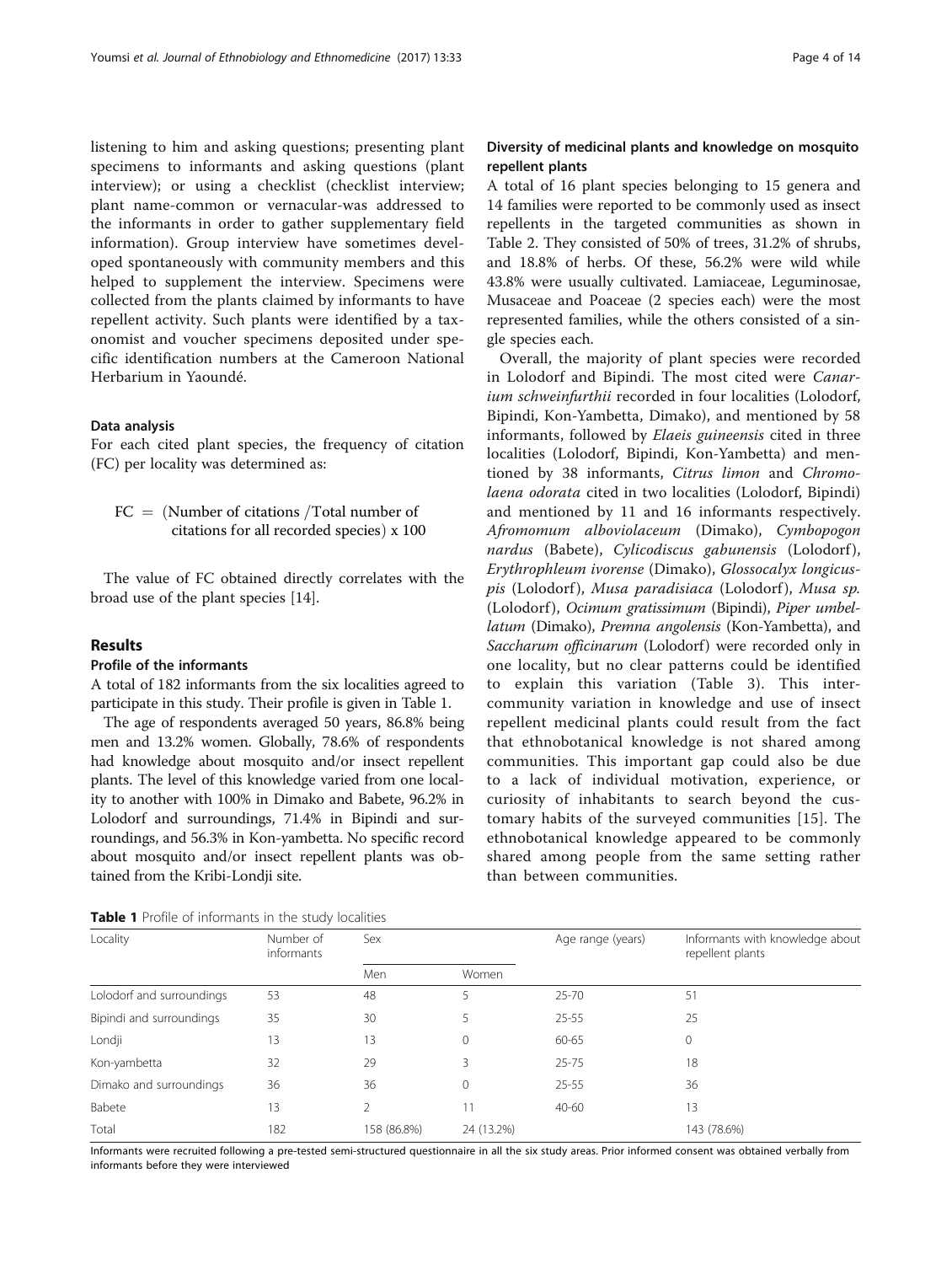<span id="page-4-0"></span>

|              | Table 2 Plants commonly used to repel insects in six       |                        | Cameroonian local communities                                                                                                                                                                                                                                                                                         |                 |        |                         |                                                                                                                                                          |                                                |
|--------------|------------------------------------------------------------|------------------------|-----------------------------------------------------------------------------------------------------------------------------------------------------------------------------------------------------------------------------------------------------------------------------------------------------------------------|-----------------|--------|-------------------------|----------------------------------------------------------------------------------------------------------------------------------------------------------|------------------------------------------------|
| Plant family | Species                                                    | Specimen<br>number     | Vernacular name                                                                                                                                                                                                                                                                                                       | Origin          | Botany | Part used               | Mode of Preparation                                                                                                                                      | Mode of administration                         |
| Annonaceae   | suaveolens Engl. & Diels<br>Greenwayodendron               | <b>1879 HNC</b>        | (Bakola, Bagyeli)<br>Mpolè                                                                                                                                                                                                                                                                                            | Wild            | Tree   | <b>Bark</b>             | Smash fresh bark                                                                                                                                         | Skin application                               |
| Arecaceae    | Elaeis guineensis Jacq.                                    | 34163 HNC              | Lélendé (Bakola); Mimbang malendé (Bagyeli);<br>Alen (Ewondo); Zam-na-malendé (Ngumba)                                                                                                                                                                                                                                | Cultivated Tree |        | Flower                  | 3. Burn dry flowers + leaves of S. officinarum<br>2. Burn dry flowers + fresh leaves of C.<br>+ suspended termitarium<br>1. Burn dry flowers<br>odorata. | Smokes                                         |
| Burseraceae  | Canarium schweinfurtii<br>Engl.                            | 16929 SFR/<br>EAM      | Vgumba); Ottou (Ewondo); Bologa<br>Beul (Bakoum); Waate (Yambeta)<br>Bélè (N<br>(Baka);                                                                                                                                                                                                                               | Wild            | Tree   | Sap                     | Burn dry or fresh sap/mix ash with body<br>milk/lotion.                                                                                                  | Smokes/skin application<br>of resulting potion |
| Compositae   | Chromolaena odorata (L.)<br>R.M.King & H.Rob.              | 57408 HNC              | Gomgom (Ngumba)                                                                                                                                                                                                                                                                                                       | Wild            | Herb   | whole plant<br>Leaf and | 1. Burn whole plant<br>2. Burn fresh leaves + dry flowers of E.<br>quineensis.                                                                           | Smokes                                         |
| Lamiaceae    | Ocimum gratissimum L.                                      | 58175FR/<br>Cam        | Massissip (Ngumba)                                                                                                                                                                                                                                                                                                    | Cultivated Herb |        | $1$ eaf                 | Smash leaves                                                                                                                                             | Skin application                               |
|              | Premna angolensis Gürke                                    |                        | Kinoubeunoubeu (Bafia)                                                                                                                                                                                                                                                                                                | Wild            | Shrub  | Leaf                    | Hang fresh leaves                                                                                                                                        | Hang inside the house                          |
| Leguminosae  | Cylicodiscus gabunensis<br>Harms                           | 21574 SRF/<br>Cam      | Adoum (Ewondo)<br>Okan;                                                                                                                                                                                                                                                                                               | Wild            | Tree   | <b>Bark</b>             | Burn dry bark + dry flowers of E. guineensis                                                                                                             | Smokes                                         |
|              | Erythrophleum ivorense<br>A.Chev.                          | 45333 HNC              | Mbamda (Bafia)                                                                                                                                                                                                                                                                                                        | Wild            | Tree   | <b>Bark</b>             | Burn fresh bark                                                                                                                                          | Smokes                                         |
| Musaceae     | Musa <sup>x</sup> paradisiaca L.                           | 42391 HNC              | Ekouan (Ewondo)                                                                                                                                                                                                                                                                                                       | Cultivated      | Tree   | Leaf                    | Burn dry leaves + flowers of E. guineensis                                                                                                               | Smokes                                         |
|              | Musa sp.                                                   |                        | Odué (Ewondo)                                                                                                                                                                                                                                                                                                         | Cultivated      | Tree   | Leaf                    | Burn dry leaves + flowers of E. guineensis                                                                                                               | Smokes                                         |
| Piperaceae   | Piper umbellatum L                                         | 42274 HNC              | Ndembèlembè (Baka)                                                                                                                                                                                                                                                                                                    | wild            | Shrub  | Leaf                    | Smashed fresh leaves                                                                                                                                     | Skin application                               |
| Poaceae      | Saccharum officinarum L.                                   | 25820 SRF/<br>Cam      | Nkogo'o (Bakola)                                                                                                                                                                                                                                                                                                      | Cultivated      | Shrub  | Leaf                    | guineensis + suspended termitarium<br>Burn fresh leaves + dry flowers of E.                                                                              | Smokes                                         |
|              | Cymbopogon nardus (L.)<br>Rendle                           |                        | Citronella grass (English)                                                                                                                                                                                                                                                                                            | Cultivated      | Herb   | Whole                   | 2. Distillate whole plant for essential oil<br>1. Hang whole plant                                                                                       | Hang/spray oil inside the<br>house             |
| Rutaceae     | Citrus limon (L.) Osbeck                                   |                        | Nyopiang (Ngumba)                                                                                                                                                                                                                                                                                                     | Cultivated      | Tree   | Fruit                   | Pressed fruit for juice.                                                                                                                                 | Skin application                               |
| Siparunaceae | Glossocalyx longicuspis<br>Benth.                          | 46245 HNC              | Anyanzoa (Ngumba)                                                                                                                                                                                                                                                                                                     | wild            | Shrub  | Leaf                    | Hang/Crumple fresh leaves                                                                                                                                | Hang/spread inside the<br>house.               |
|              | Zingiberaceae Aframomum alboviolaceum<br>(Ridl.) K. Schum. | 34888 HNC Ndjii (Baka) |                                                                                                                                                                                                                                                                                                                       | Wild            | Shrub  | Leaf                    | Smash fresh leaves                                                                                                                                       | Apply on skin                                  |
|              |                                                            |                        | Information on medicinal plants uses was collected through visiting the field with informants, presenting plants specimens, and/or checklist interviews on medicinal plants used to repel insects, including<br>mosquitoes. The plant parts used as well as the modes of preparation and administration were recorded |                 |        |                         |                                                                                                                                                          |                                                |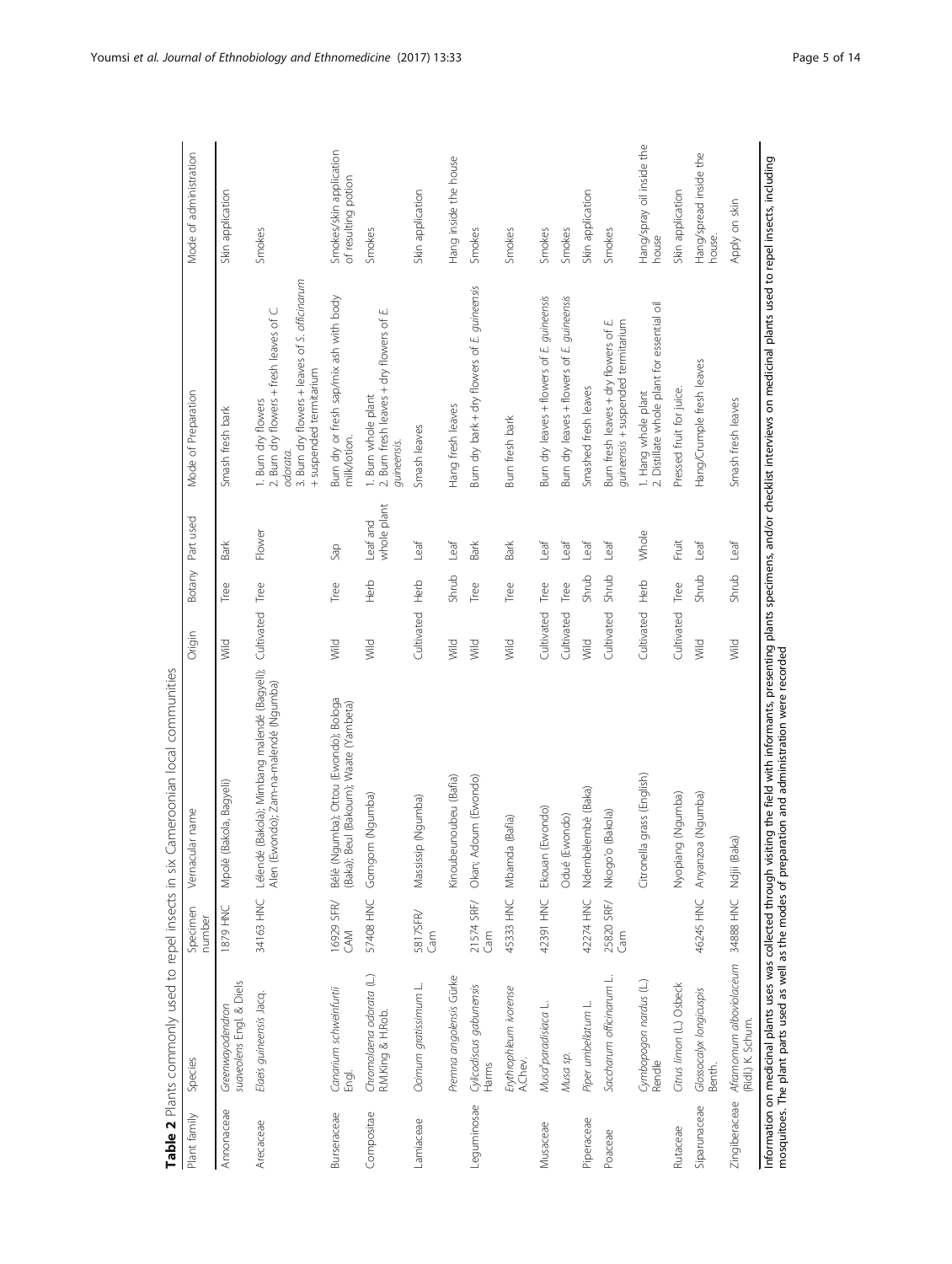|               | Percent Frequency of Citation (in %) |          |              |              |          |              |              |
|---------------|--------------------------------------|----------|--------------|--------------|----------|--------------|--------------|
| Plant family  | Species                              | Lolodorf | Bipindi      | Kon-Yambetta | Dimako   | Londji       | Babete       |
| Annonaceae    | Greenwayodendron suaveolens          | 0        | 12.6         | $\Omega$     | $\Omega$ | $\Omega$     | $\Omega$     |
| Arecaceae     | Elaeis guineensis                    | 25.2     | 14.6         | 32.5         | $\Omega$ | $\mathbf{0}$ | $\Omega$     |
| Burseraceae   | Canarium schweinfurthii              | 32.2     | 36.9         | 49.8         | 34.2     | $\Omega$     | $\Omega$     |
| Compositae    | Chromolaena odorata                  | 8.8      | 17.9         | $\mathbf{0}$ | 0        | $\mathbf{0}$ | $\Omega$     |
| Leguminosae   | Cylicodiscus gabunensis              | 2.9      | $\mathbf 0$  | $\Omega$     | $\Omega$ | $\Omega$     | $\Omega$     |
|               | Erythrophleum ivorense               | 0        | $\mathbf{0}$ | $\Omega$     | 11.8     | $\mathbf{0}$ | $\Omega$     |
| Lamiaceae     | Ocimum gratissimum                   | 0        | 11.2         | $\Omega$     | $\Omega$ | $\Omega$     | $\Omega$     |
|               | Premna angolensis                    | 0        | 0            | 17.7         | $\Omega$ | $\mathbf{0}$ | $\Omega$     |
| Musaceae      | Musa paradisiaca                     | 2.9      | $\mathbf{0}$ | $\Omega$     | $\Omega$ | $\Omega$     | $\Omega$     |
|               | Musa sp.                             | 2.9      | $\mathbf{0}$ | $\Omega$     | 0        | $\Omega$     | $\Omega$     |
| Piperaceae    | Piper umbellatum                     | 0        | 0            | $\Omega$     | 21.1     | $\Omega$     | $\Omega$     |
| Poaceae       | Saccharum officinarum                | 8.8      | 0            | 0            | $\Omega$ | $\mathbf{0}$ | $\mathbf{0}$ |
|               | Cymbopogon nardus                    | 0        | $\mathbf{0}$ | $\Omega$     | $\Omega$ | $\Omega$     | 100          |
| Rutaceae      | Citrus limon                         | 8.8      | 6.8          | $\Omega$     | $\Omega$ | $\Omega$     | $\Omega$     |
| Siparunaceae  | Glossocalyx longicuspis              | 7.5      | 0            | $\cap$       | $\Omega$ | $\Omega$     | $\cap$       |
| Zingiberaceae | Aframomum alboviolaceum              | 0        | $\mathbf 0$  | 0            | 32.9     | $\mathbf 0$  | 0            |

<span id="page-5-0"></span>Table 3 Frequency of Citation (FC in %) of plant species in the survey areas

The percent frequency of citation was calculated as the number of citations/total number of citations for all recorded species

Apart from Londji where no specific repellent plant was reported, the number of plant species used as repellent varied depending on locality. In fact, informants from Londji claimed to burn any plant to repel insect. This is a gap in ethnobotanical knowledge that needed to be spelled out. In Lolodorf and surroundings, 9 plants species were documented (Elaeis guineensis, Chromolaena odorata, Canarium schweinfurthii, Cylicodiscus gabunensis, Glossocalyx longicuspis, Musa paradisiaca, Musa sp., Saccharum officinarum, Citrus limon). The most used species were Canarium schweinfurthii (FC =  $32.3\%$ ), followed by *Elaeis guineensis* (FC = 25.2%). Musa paradisiaca, Musa sp. and Cylicodiscus gabunensis (FC = 2.9%) were less mentioned as repellent. In Bipindi and surroundings, we recorded 6 species namely Greenwayodendron suaveolens, Elaeis guineensis, Chromolaena odorata, Canarium schweinfurthii, Ocimum gratissimum, and Citrus limon. Of note, Canarium schweinfurthii (FC = 36.9%) and Chromolaena odorata (FC = 17.9%) were the most cited species, compared to *Citrus limon*  $(FC = 6.8\%)$ . Three repellent species were reported in Kon-Yambetta, including Canarium schweinfurthii (FC = 49.8%), Elaeis guineensis  $(FC = 32.5\%)$  and *Premna angolensis*  $(FC = 17.7\%).$  In Dimako and surroundings four species were recorded including Canarium schweinfurthii (FC = 34.2%), Afromomum alboviolaceum (FC = 32.9%), Piper umbellatum (FC  $= 21.1\%$ ) and *Erythrophleum ivorense* (FC = 11.8%). Finally, in Babete, only Cymbopogon nardus was reported with FC value of 100% (Table 3).

# Plant parts used in the study sites and their modes of administration

With respect to the parts of the plants used for repelling insects, results from the present study indicated that the local communities preferentially use the leaf (52.9%), followed by the bark, and whole plant (Fig. [2](#page-6-0)). This preference might be based on the fact that leaves are readily available or more likely that their volatile components have the desired activity. Viewing from another angle, this preference might also result from the desire of the communities to preserve the biodiversity on which they depend for food and remedies and from which harvesting plant barks or whole plants should rather contribute to the extinction.

From this study, it was recorded that communities adopt many modes of administration of plants products. Amongst those, 50% were reported to be burnt to produce smokes inside the houses, 31.2% mashed and thereafter applied on the body, and 18.8% hung in the houses. Of note, the only record from the Kribi-Londji site indicated the use of burning smokes from any plant to repel insects. Amongst the species reported, some were used in combination (Table [2\)](#page-4-0). The flowers of Elaeis guineensis came out to be the primary ingredient to combine with the leaves of Chromolaena odorata, Saccharum officinarum, Musa paradisiaca, Musa sp., and bark of Cylicodiscus gabunensis to afford blended repellent prescriptions.

Based on informants' reports, the appropriate plant parts were collected only when needed and at any time. Moreover, no ritual was reported to be observed during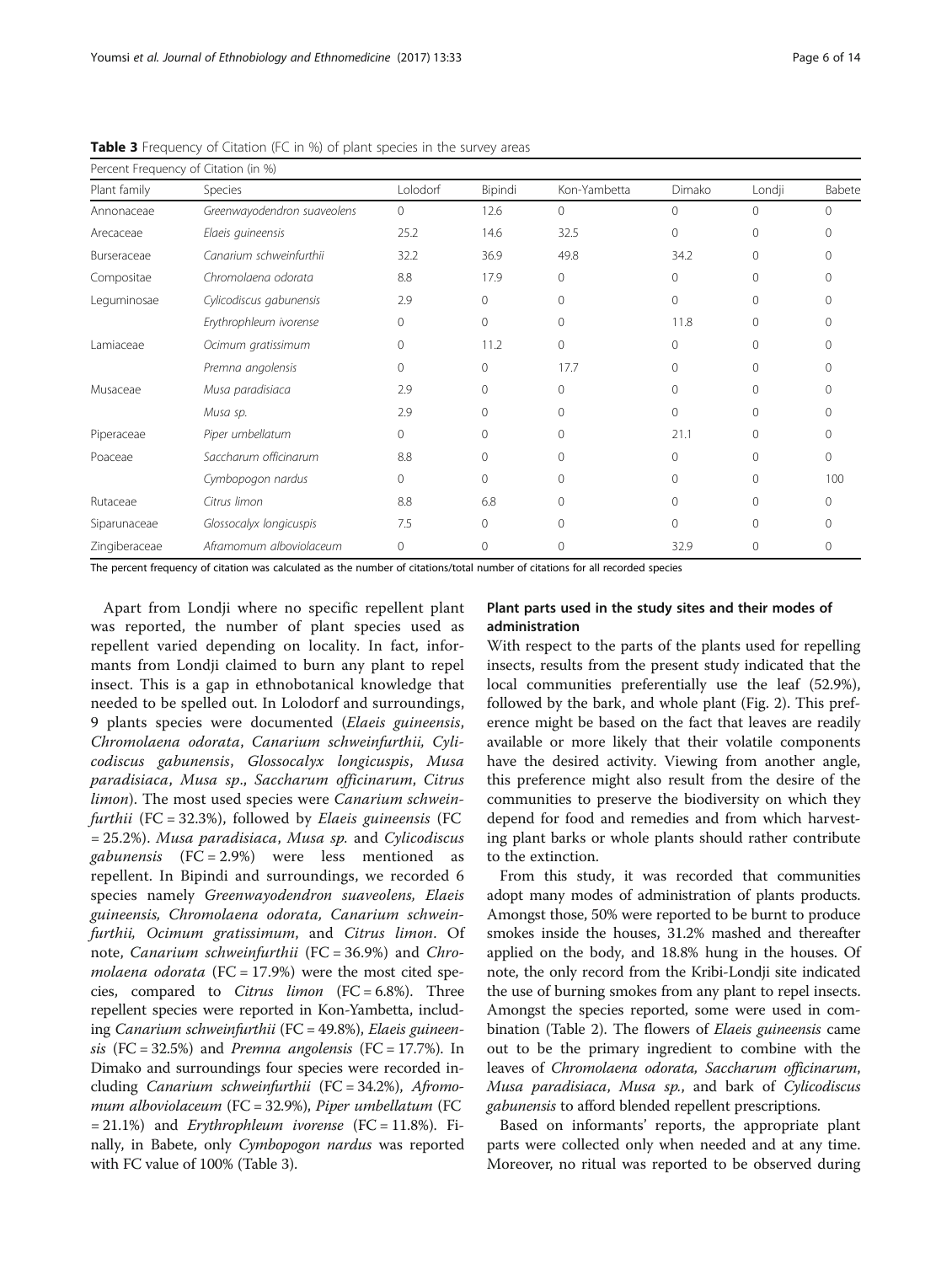<span id="page-6-0"></span>

plant collection. About the application time, the herbal preparations were preferably applied during sunset. The repellent effect was reported by the informants to be efficient mainly throughout the night. However, the specific dosage of plant materials used to repel insects was not clearly mentioned as they were administered as long as insects' threat was pending.

# **Discussion**

This study attempted to record knowledge about plant species used as repellents against insects/mosquitoes in 6 localities of Cameroon to identify promising candidate plants that might be formulated as insect repellents. The results achieved indicated 16 plant species used by the people of Lolodorf, Bipindi, Dimako and their surroundings, and Londji, Kon-Yambetta and Babete of Cameroon to drive off insects, especially mosquitoes.

Most of the interviewed informants were men (86.8%) against 13.2% of women, similar to the pattern previously reported by Cheikhyoussef et al. [\[16\]](#page-11-0), Bekalo et al. [[17](#page-11-0)], and Okello and Segawa [\[18\]](#page-11-0). Besides, a meta-analysis on the continental level recently indicated significant differences in the knowledge of men and women in Africa when it comes to ethnobotanical knowledge. Additionally, women in rural Africa frequently collect plants for firewood purpose as one of the domestic activities they are responsible for [\[19](#page-11-0)].

The records showed that the local inhabitants (78.6%) had knowledge about the mosquito-repellent property of

plants and their use. Most of the plants recorded (50%) were reported to be burnt to produce smokes inside the house, aligning with the claims of Pålsson and Jaenson [[20\]](#page-11-0) that indicated that burning plants might be effective in repelling insect. Similar results were equally obtained in Ethiopia and Tanzania, supporting this approach across communities as consistent to drive away mosquitoes [\[21, 22\]](#page-11-0). Biran et al, [\[23\]](#page-11-0) equally reported mixed evidence especially for using firewood smoke to protect against mosquito bite. Despite the scarcity of data on how repellent smokes or their constituents act, the repellent activity of burned plants appears to be due to the release of specific volatile compounds, either already present in the fresh/dried plant or created during the combustion process [\[23, 24\]](#page-11-0). Such compounds like ßocimene have been previously showed to exert mosquito repellent activity [\[24](#page-11-0)]. Moreover, the smoke could act by disguising human kairomone cues targeted by insects and disrupting the convection currents essential for mosquito host location [\[22](#page-11-0), [23](#page-11-0)].

Smashed plant samples for topical application (31.2%) and hung plants leaves inside the house (18.8%) were also recorded during our study as important modes of administration. These modes of repellent plants administration have been exploited for thousands of years by man, and are still in wide use throughout the developing countries [\[4](#page-11-0)]. Plants have been used for centuries in the form of crude fumigants where they are burnt to drive away mosquitoes and later on as formulations that are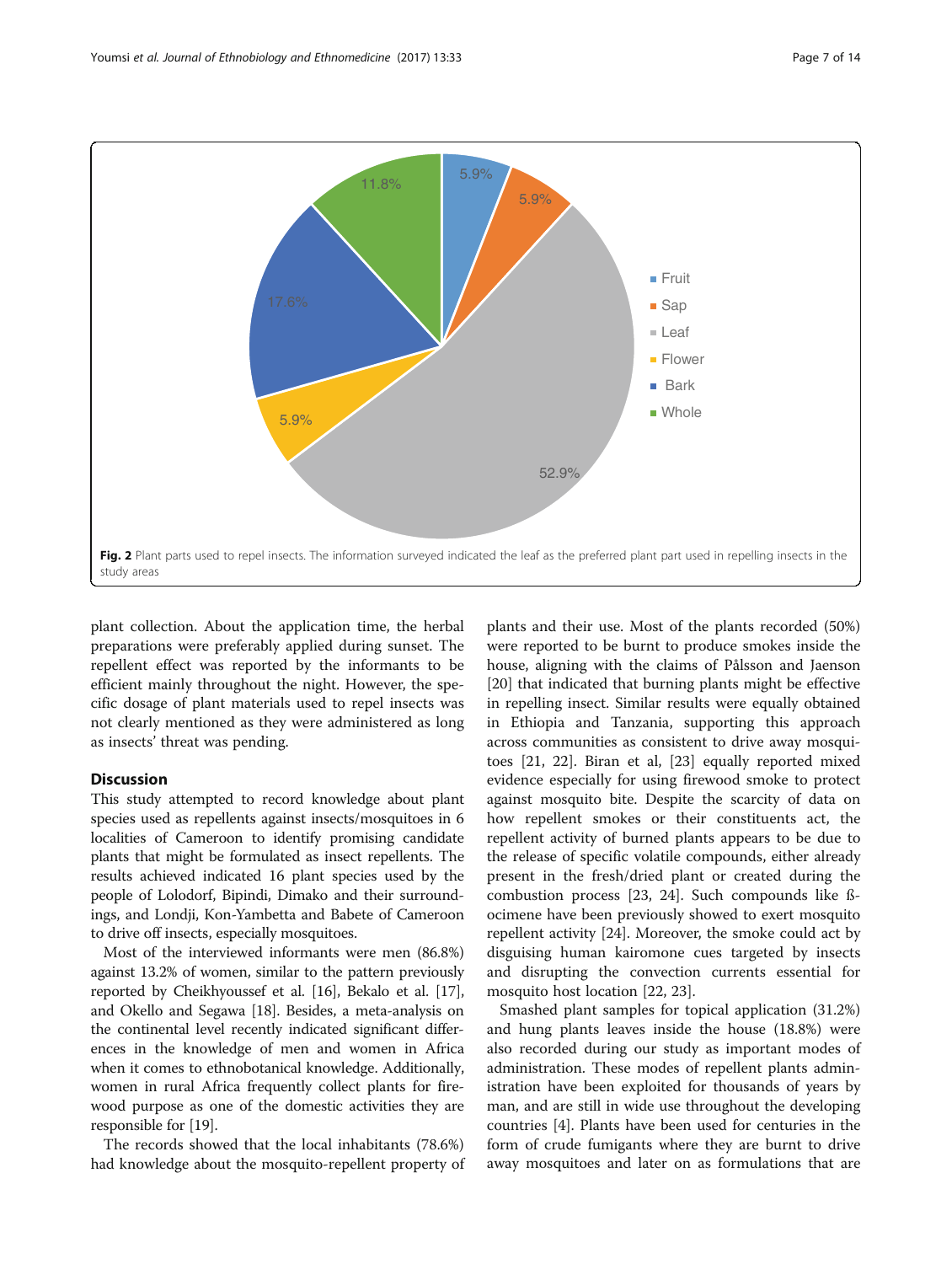applied to the skin or clothes as firstly recorded in writings by ancient Greek [[25](#page-11-0)], Roman [[26](#page-11-0)], and Indian scholars [[27\]](#page-11-0).

Among the repellent plants species recorded in this survey, the main parts used were reported to be the leaf (52.9%) and the bark (17.6%). These findings are consistent with those of Zorloni et al. [[28\]](#page-11-0) who reported plants leaves and bark as predominantly used for tick control in West Ethiopia. The prominent application of leaves might be owing to the ready availability of their active constituents that are more likely volatile compounds. Indeed, plants that are commonly used for repellent properties are mostly those that contain essential oils, and when crushed or brushed against, leaves release strong odours of which some are pleasant, and some not so pleasant to insects.

The traditional use of plants or plant products against biting insects is a common practice in Africa [\[29\]](#page-11-0). Their insect-repellent effect observed may be attributed to their chemical composition [\[30\]](#page-11-0). Various active constituents with insects' repellent activity have been previously reported from some of the checked plants species. Apart from Glossocalyx longicuspis and Greenwayodendron suaveolens for which very little has been reported as repellent properties, the other listed species or related species have previously been reported to display mosquito/insect repellent or insecticidal activities. Within this scope, the insecticidal activity of the bark extract of Erythrophleum ivorense was previously reported in the Ashanti region of Ghana [[31](#page-11-0)]. Besides, Erythrophleum ivorense is resistant to fungi, dry wood borers and termites [\[32\]](#page-11-0). This denotes repellency/insecticidal properties that might be explained by the presence of pharmacologically active alkaloids in the bark and seed such as cassaine, cassaidine and erythrophleguine. However, it should be noted that high doses of the bark extract are extremely strong, rapid-acting cardiac poison in warm-blooded animals causing shortness of breath, seizures and cardiac arrest in a few minutes. Furthermore, the seeds are reported to be more toxic due to a strong haemolytic saponin which acts synergistically with the alkaloids [\[32\]](#page-11-0). Fresh bark of this plant was reported to be burnt by Mbamda (Bafia) people to repel in-house mosquitoes. Given the presence of toxic alkaloids in the bark, the resulting smokes are highly likely to be equally poisonous to insects and human, stressing the fact that it should be used with caution or simply discontinued.

Canarium schweinfurthii (Burseraceae), commonly known as African elemi or canarium, is a species of large tree native to tropical Africa. The African elemi tree is one of several sources of the economically useful oleoresin known elemi. In West Africa this resin is traditionally burned for fumigating dwellings and mixed with oil for body paint [[33\]](#page-11-0), and might likely exhibit insect repellent activity. C. schweinfurthii was the more

cited by informants (FC > 32 when recorded) and was also previously reported to have insecticidal activity against Callosobruchus maculates, a major pest of cowpeas, green gram and lentils [\[34\]](#page-11-0). The authors assumed that this activity might be due to the presence of saponnins that have otherwise been found to affect the respiratory system of insect and to cause emetic effect by their detergent action. In addition, tannic acid found in this plant species was reported by David [[35](#page-11-0)] to act as toxin and feeding deterrent to insects.

Chromolaena odorata (Compositae) is a tropical and subtropical species of flowering shrub in the sunflower family. It is native to North America, from Florida and Texas to Mexico and the Caribbean [[36\]](#page-12-0), and has been introduced to South America, tropical Asia, West Africa, and parts of Australia [\[37](#page-12-0), [38](#page-12-0)]. It is sometimes grown as a medicinal and ornamental plant. It is used as a traditional medicine in Indonesia, Thailand, Malaysia and parts of Africa. In traditional medicine of Thailand, the plant is used for the treatment of wounds, rashes, diabetes, and as insect repellent. It has antifungal and antibacterial properties. It has previously been reported to have insecticidal properties against adult stage of Periplaneta americana, an omnivorous and opportunistic feeder which is the largest common species of pest cockroach especially in the tropics and subtropics [\[39](#page-12-0)]. Moreover, a survey undertaken in the Ashanti Region of Ghana revealed the use of C. odorata leaf as repellent with insecticidal properties [[31](#page-11-0)]. C. odorata leaf and root have been shown to contain alkaloids, phenols, flavonoids, saponins, cardenolides, anthraquinones and tannins [[40](#page-12-0)] that might elicit the insecticidal activity. Furthermore, this plant contains carcinogenic pyrrolizidine alkaloids that are toxic to cattle and can also cause allergic reactions [[38](#page-12-0), [41](#page-12-0)]. Previous findings also indicate that this class of alkaloids (retronecine type alkaloids) can elicit insecticidal activity [\[42](#page-12-0)]. This activity could also be linked to constituents such as flavonoids which are a class of phenolic compounds occurring naturally in this plant [[43](#page-12-0)] and that have anti-feeding and attracting deterrent properties, thereby exerting toxic effects to insects, fungi, bacteria, nematodes and weeds [[40\]](#page-12-0).

Citrus limon, otherwise called lemon, is a small tree of the Rutaceae family that originated in Asia and is now grown commercially worldwide in tropical, semitropical, and warm temperate countries for the fruit, which is used fresh and in beverages and cooking, and is also used as a preservative due to its antioxidant properties. Lemon oil, obtained from the peel, is used as a wood cleaner and polish, and as a non-toxic pesticide. Traditional medicinal uses for the fruit, peels, and oil obtained from the seeds include treating fever and colic, and as an astringent and diuretic [\[44\]](#page-12-0). The topical repellent property of extracts from peels of C. limon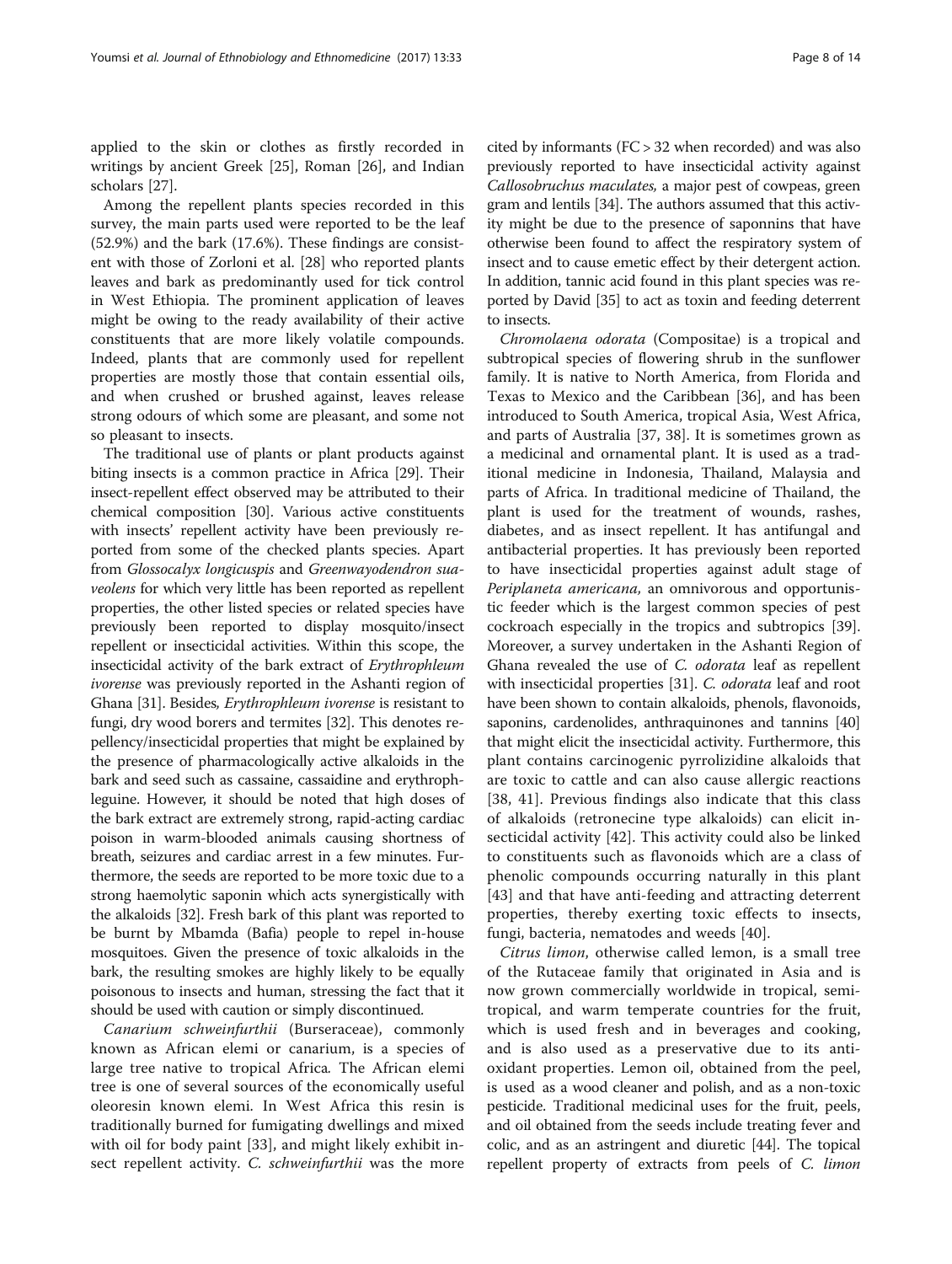against mosquitoes was previously reported by Effiom et al. [[45\]](#page-12-0). In ancient medicine, Lemon citrus (C. limon) has long been used as natural insect repellent. Moreover, C. limon essential oil showed to be effective against mosquito larva, and to be also repellent against malaria vector, Anopheles stephensi in laboratory animal and human [[46](#page-12-0)]. Kazembe and Chaibva [[47](#page-12-0)] also showed that the whole extract of fruit peel and volatile oils had mosquito repellency against Aedes aegypti. On the specific compositional scale, citronellol, the most prominent component of C. limon essential oil, and linalool have been shown to be the main active ingredients of lemon in the distillate, and have also been identified among the main active ingredients of other botanical repellents such as citrosa and eucalyptus [\[46\]](#page-12-0).

Cymbopogon (Poaceae), better known as lemongrass, is a genus of Asian, African, Australian, and Tropical Island plants in the grass family [[48](#page-12-0), [49](#page-12-0)]. Some species (particularly C. citratus) are commonly cultivated as culinary and medicinal herbs because of their scent, resembling that of lemons (Citrus limon). Common names include lemon grass, lemongrass, barbed wire grass, silky heads, citronella grass, fever grass, amongst many others. Research has shown that lemongrass oil has antifungal properties [[50](#page-12-0)], but also the ability to repel some insects, such as mosquitoes. However, its oil is commonly used as a kind of trap to attract honey bees, working conveniently as honeybee's attractant pheromones (Beekeeping/Guide to Essential Oils). Essential oils from lemon grass principally contain geraniol and citronellol that are antiseptics, hence their use in household disinfectants and soaps. Cymbopogon spp. have a long history of use to repel mosquitoes and are as effective as the chemical insect repellent N,N-diethyl-meta- toluamide (DEET) [\[51](#page-12-0)]. C. nardus cultivation was introduced by Religious nuns at the Monastery Saint-Benoit in Mbouda-Cameroon and is used as mosquito repellent. Historically, it was used by the Indian Army to repel mosquitoes at the beginning of the  $20<sup>th</sup>$  century [\[52\]](#page-12-0). Essential oils and extracts from C. nardus and globally from the Citronella genus are commonly used as ingredients of plant-based mosquito repellents in commercial preparations [[53](#page-12-0)]. Moreover, attempts to scientifically demonstrate the repellent efficacy of Citronella grass essential oils and formulations against mosquitoes and arthropods have been previously undertaken [\[53, 54](#page-12-0)]. Trongtokit et al. [\[55\]](#page-12-0) also demonstrated that 100% essential oil of Citronella protects against Aedes aegypti, Culex quinquefasciatus and Anopheles dirus and related this activity to the presence of citronellol and related compounds.

Saccharum officinarum (Poaceae) or sugarcane, is a large, strong-growing species of grass in the genus Saccharum. It is cultivated in tropical and subtropical countries worldwide for the production of sugar and other products. S. officinarum has been shown to act as

repellent, toxicant, and anti-feeding against a number of Coleoptera that attack stored food crops. The insecticidal property of S. officinarum bagasse-based lignin may be due to the presence of phenolic and alcoholic compounds [[56](#page-12-0)]. Also, the efficacy of application of the stem juice of this plant on the skin as traditional personal protection method was evaluated against mosquito bites and general nuisance in Bolifamba, a rural setting of the Mount Cameroon area. The field evaluation of the skin application of the juice showed significant protection against mosquito bites though, less than the commonly used commercial diethyltoluamide [\[5](#page-11-0)].

Ocimum gratissimum, (Lamiaceae) commonly called clove basil, African basil is a native species of Africa, southern Asia, and the Bismarck Archipelago [\[57\]](#page-12-0). O. gratissimum is a common culinary herb in West Africa. Its essential oil contains eugenol and shows some evidence of antibacterial activity [\[58](#page-12-0), [59\]](#page-12-0). This compound has otherwise showed anti-insect activity, therefore supporting the use of the plant as insect repellent. The authors alluded that this activity of eugenol was dependent on the structure of its phenolic hydroxyl [\[60\]](#page-12-0). The essential oil has potential for use as a food preservative [\[61](#page-12-0)]. An ethnobotanical investigation carried out in Bamenda, Cameroon reported O. gratissimum to be used as insect repellent [[62](#page-12-0)]. This mosquito repellent plant is cultivated around houses for such purpose [[63](#page-12-0)]. Also, people from many parts of Tanzania burn this plant to release smokes or hang it in houses to drive mosquitoes away [[64\]](#page-12-0). Moreover, many other reports describe the insect repellent and insecticidal properties of O. gratissimum in field and laboratory trials, particularly against the main vectors of malaria and lymphatic filariasis [\[63, 65](#page-12-0)–[67](#page-12-0)]. As asserted above, other studies also suggested that the insecticidal activities might be due to the presence of eugenol found in O. gratissimum [[68, 69\]](#page-12-0). Musa paradisiaca L. and Musa sapientum L. (Musaceae) are mainly grown in the tropical and subtropical countries and are widely used for their nutritional values all over the world. The fruits as well as the other parts of the plant are used to treat different diseases in human in traditional medicines [\[70\]](#page-12-0). Our records indicated that M. paradisiaca and Musa sp. are used as insect repellents. This information was corroborated by previous reports showing that the dried leaf and stem of M. paradisiaca are burnt by the Ayta people of Porac, Pampanga province, Philippines, to drive off insects especially mosquitoes. In addition, laboratory investigations revealed the remarkable mosquitocidal activity of the petroleum ether root extract of this plant against Ae. aegypti, An. stephensi and Cx. Quinquefasciatus [[71\]](#page-12-0). As well, 10%  $(w/v)$  concentration of M. paradisiaca leaf extract showed repellent protection of Pterygota excelsa wood against termite, Odontotermes obesus [[72](#page-12-0), [73\]](#page-12-0). Also, this extract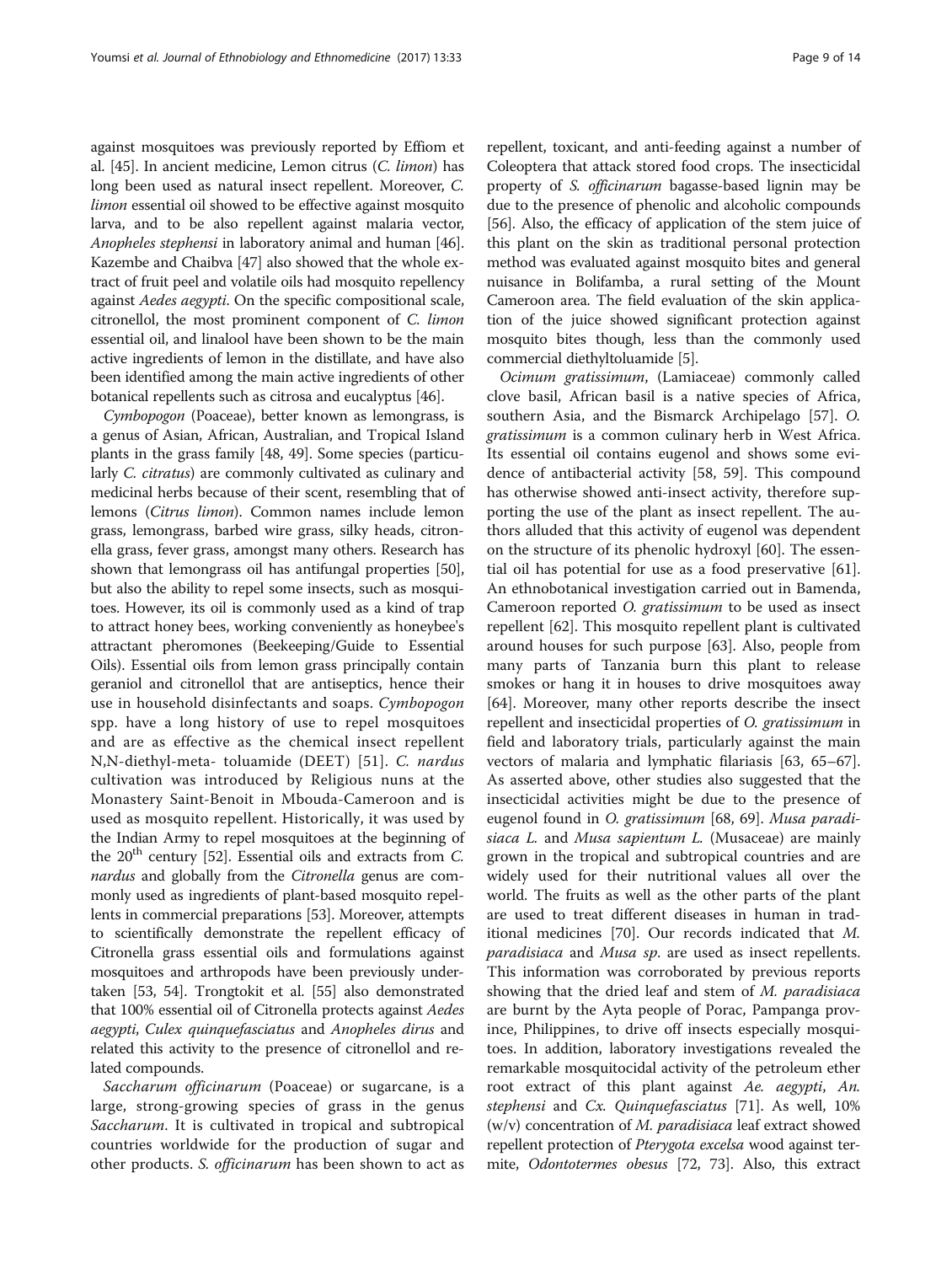exerted insecticidal activity against malaria vector Anopheles stephensi with 90% lethal effect after 24 h exposure [[74\]](#page-12-0). Besides, the phytochemical studies of many parts of M. paradisiaca and M. sapientum, including leaf, fruit, peeled fruit, fruit pulp, fruit peel, flower, bracts, and scape previously revealed the presence of many chemical classes of components such as anthocyanins, Catecholamines, tryptophan, indole compounds, pectin, flavonoids and related compounds (Leucocyanidin, quercetin and its 3-Ogalactoside, 3-O-glucoside, and 3-O-rhamnosyl glucoside), tannins, Acyl steryl glycosides such as sitoindoside-I, sitoindoside-II, sitoindoside-III, sitoindoside-IV and steryl glycosides such as sitosterol gentiobioside, sitosterol myo-inosityl- β-D-glucoside, triterpenes such as cyclomusalenol, cyclomusalenone, 24 methylenecycloartanol, stigmast-7-methylenecycloartanol, stigmast -7-en-3-ol, lanosterol and β -amyrin [[70](#page-12-0), [75](#page-12-0)]. Among all these chemical classes, there are some that might elicit biological activities sustaining the repellent feature of Musa sp. For example, compounds such as anthocyanins have been suspected to act in a vast array of plant/animal interactions, including attraction of pollinators and frugivores, as well as the repellence of herbivores and parasites [\[76](#page-12-0)]. Also, saponins that derive from a sugar moiety glycosidically linked to a hydrophobic aglycone which may be a triterpene or a steroid have been shown to trigger plant resistance against insects [[77\]](#page-12-0). The mechanisms underlying the action of these compounds against insects are based on their various biological properties. They have membrane-permeabilising, haemolytic, antioxidant, anti-inflammatory, immunostimulant and anticarcinogenic activities, and can affect feed intake, growth and reproduction in animals, and can be used as fungicides, molluscicides and pesticides, as well as against some bacteria and viruses. They can also increase mortality levels, lower food intake, weight reduction, retardation and disturbances in development, and decrease reproduction in insects [[78](#page-12-0)].

The main hypotheses are therefore that saponins could either make the food less attractive to eat (repellent/deterrent activity), bear digestive problems, causing moulting defects or having toxic effects on insects. Another class of compounds such as flavonoids are small molecular secondary metabolites synthesized by plants with various biological activities. Due to their physical and biochemical properties, they are capable of participating in interactions with other organisms. Both flavonoids and isoflavonoids protect plants against insect pests by influencing their behavior, growth and development [\[79](#page-12-0), [80\]](#page-12-0). In this line, Naringenin, hesperetin-7-O-rutinoside and quercetin-3-O-rutinoside were reported to stimulate oviposition in swallowtail butterfly Papilio on young leaves of citrus plants [[81](#page-12-0)]. Also, Chrysin, Kampferol, and 3,7- dimethylether quercetin were found to exert remarkable repellent action against house flies (Musca domestica) [[82](#page-12-0)]. Another interesting example is the tannins that were assessed as repellents in other studies. Tannins have a strong deleterious effect on phytophagous insects and affect the insect growth and development by binding to the proteins, reduce nutrient absorption efficiency, and cause midgut lesions [[83\]](#page-12-0).

Elaeis guineensis (Arecaceae) commonly called African oil palm or macaw-fat is the principal source of palm oil. It is native to west and southwest Africa, specifically the area between Angola and the Gambia. An innovative phytodrug (API-PALU) was recently formulated from the crude alkaloids extract of this plant and is extensively used in West Africa to treat malaria (http://www.africanews.com/2016/06/24/beninese-wins -100000-for-innovation-of-anti-malaria-drug/). The innovator recently won many prizes including the  $1<sup>st</sup>$  IPA 2016 prize (http://www.africanews.com/2016/06/24/ beninese-wins-100000-for-innovation-of-anti-malariadrug/). E. guineensis was one of the most cited species recorded in our survey and has been reported in Africa as reducing mosquito biting activity when used as repellent [\[84](#page-12-0)]. In fact, smokes from burned infructescences of E. guineensis were reported to reduce the numbers of mosquitoes indoors at night. Also, a field experiment using these smokes showed 69% repellent activity [[20\]](#page-11-0). As well, E. guineensis palm nut (lotions and creams) and oil were shown to reduce significantly the number of bites by Simulium damnosum and Anopheles gambiae [\[85, 86\]](#page-12-0). Moreover, flowers of E. guineensis were recorded in this study to be the primary ingredient to combine with the leaves of Chromolaena odorata, Saccharum officinarum, Musa paradisiaca, Musa sp., and the bark of Cylicodiscus gabunensis to repel insects and mosquitoes. The phytochemical composition of the leaf and flower of E. guineensis could justify the repellent activity elicited by this plant. Indeed, a recent study recently revealed the presence of phenolic compounds, flavonoids, tannins, coumarins, alkaloids, saponins, terpenoids and steroids, and carbohydrates in the leaf of E. guineensis [\[87\]](#page-13-0). Another previous study identified p-methoxyallylbenzene (estragole) as the predominant (~95%) constituent of essential oils from both male and female flowers of E. guineensis [\[88\]](#page-13-0). Many of the secondary metabolites classes identified in the leaf have already been reported as having deleterious effect on insects [[40](#page-12-0), [42](#page-12-0), [43, 56](#page-12-0), [77, 79](#page-12-0)–[81\]](#page-12-0). From recent studies, it was demonstrated that the main component of E. guineensis flowers essential oils (estragole) has strong repellent effect to three of the major grain pest insect species, viz. Rhyzopertha dominica, Sitophilus zeamais, and Tribolium confusum. Interestingly, estragole and (E)-anethole (a related phenolic compound also found in essential oils) showed a strong synergistic co-repellent effect against R. dominica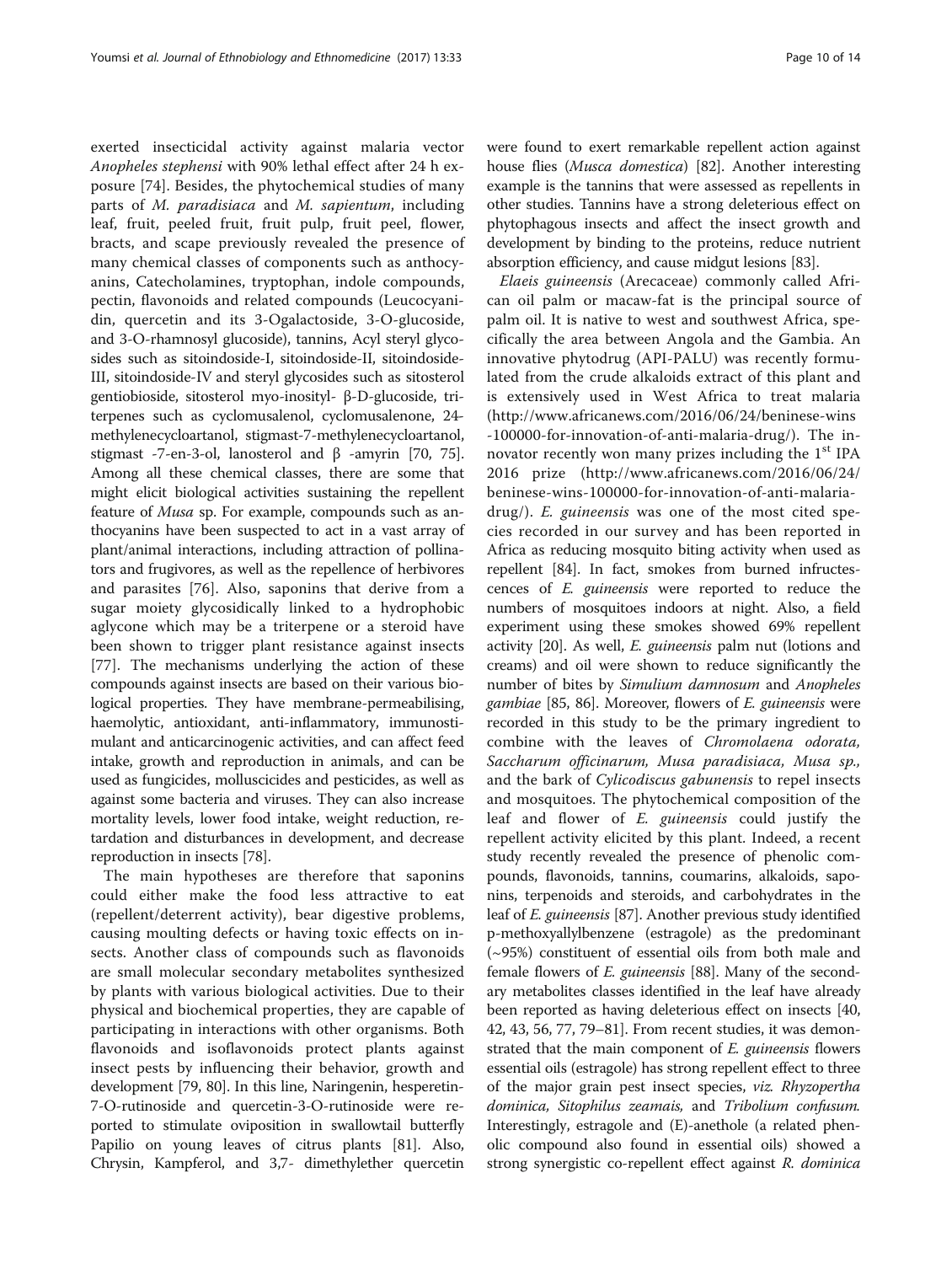<span id="page-10-0"></span>[[89](#page-13-0)]. These latter findings further emphasize the potential of components of single and/or mixed plants to act syner-

gistically to repel insects. Cylicodiscus gabunensis (Leguminosae) is a large tree, common in the rainforests of West and Central Africa. The stem bark is used to treat jaundice and malaria among other diseases. It contains triterpene saponins, cylicodiscus acid, a dihydroxy-pentacyclic triterpene carboxylic acid and cyclodione, a dimeric diterpene [\[90\]](#page-13-0). There are however, no references in the literature describing the repellent application of the stem bark of this plant despite its strong odour [[91](#page-13-0)]. Nevertheless, C. gabunensis wood is very resistant to worm and insect attack [\[92\]](#page-13-0). However, the strong odour exhaled by C. gabunensis stem bark is likely elicited by its terpenoids content, and might otherwise justify its repellent effect against insects.

Our study also reported Piper umbellatum (Piperaceae) to be used as mosquitoes/insects repellent. It is commonly known as English cow-foot leaf (Sierra Leone), Fula-Pulaar (Guinea); Poponidagui (Sierra Leone). It is an upright shrub to 2 m high in moist shady places occurring from Guinea to Cameroon, and widespread throughout the tropics where it is used as condiment, and also considered a fetish as well as a medicine to treat a vast array of ailments including but not limited to pain, arthritis, rheumatism, fever, diarrhoea, dysentery, venereal diseases, hemorrhoids [[93](#page-13-0)].

Previous studies have reported the repellent and insecticidal activities of the essential oil of P. umbellatum when investigated against grain storage pest insects, bean weevil (Callosbruchus maculatus) and rice weevil (Sitophilus oryzae), suggesting its suitability for insect pest control [[31,](#page-11-0) [94](#page-13-0)]. As well, when P. umbellatum fresh leaves are crushed and rubbed on the skin there is an effective though transient (1-2 h) repellent effect, particularly against mosquitos. The active agent was found to be the essential oil consisting of aldehydes, ketones, and phenols in addition to the principal constituents, viz. cadinene, caryophyllene, and phallandrene. The repellent effect may be prolonged by mixing the crushed leaves with oils or glycerin-alcohol [[94](#page-13-0), [95\]](#page-13-0). On another hand, extracts from closely related species Piper nigrum, Piper guineense, and Piper tuberculatum contain isobutyl amides, and other plant secondary metabolites that act as neurotoxins and showed repellent activity against insects [[96](#page-13-0)].

Premna angolensis (Lamiaceae) has also been reported to have repellency potential [\[97\]](#page-13-0). The various *Premna* species are well known for their medicinal properties and their further phytochemical investigations resulted in the isolation of secondary metabolites including iridoids and their glycosides, diterpenoids, sesquiterpenoids, triterpenoids, flavonoids, isoflavones, lignans, xanthones and other classes of compounds [[97](#page-13-0)] that might be involved in the repellency properties. Many plants from Lamiaceae family have been

found to be effective against a variety of mosquito vectors. For instance, the crude aqueous, chloroform and methanol extracts and essential oils from the leaves of P. latifolia showed mosquito larvicidal efficacy against the fourth instar larvae of Aedes albopictus Skuse (Diptera: Culicidae) [[98\]](#page-13-0). P. angolensis and P. quadrifolia leaves are burned and used as fumigant in the attics of cereals against pests. Besides, their essential oils displayed insecticidal and repellent effects against Sitotroga cerealella, an insect pest of rice stocks [\[99](#page-13-0)].

#### Conclusion

This study that aimed at documenting insects repellent plant species used by indigenous populations of 6 localities of East, South, West and Centre regions of Cameroon has successfully identified indigenous knowledge on insects' repellent plants. There was consistency in documented information with previous reports for most of the plants cited, and the results achieved have potential as baseline for further scientific investigation to strengthen the concept of plant-based mosquito repellents. These findings will also provide validation to the ethnobotanical knowledge of the targeted communities. Besides, it was recorded that the bark of Erythrophleum ivorense that contains toxic alkaloids is burnt to repel mosquitoes in houses. Given its toxicity, this plant should be used with caution or simply discontinued. Further laboratory investigations are ongoing and will contribute to establish the cidal or static effects of extracts from selected plants against mosquitoes in particular and insect pests in general.

# Additional file

[Additional file 1:](dx.doi.org/10.1186/s13002-017-0155-x) Ethnobotanical survey of insect/mosquito repellent plants. Interview respondents were identified and further questioned face-to-face using a semi-structured questionnaire. Responses to all questions were recorded following a sequential guideline. (DOC 53 kb)

#### Abbreviations

FC: Frequency of citation

#### Acknowledgements

The authors acknowledge the invaluable collaboration of populations and herbalists from the study areas: Dimako (East region), Kon-Yambetta (Centre region), Lolodorf, Bipindi, and Kribi-Londji (South region), and Mbouda-Babete (West region).

#### Funding

This research received logistic support from the Laboratory for Phytobiochemistry and Medicinal Plants Studies, University of Yaoundé 1, Cameroon.

#### Availability of data and materials

Supplementary material: Semi-structure questionnaire.

#### Authors' contributions

The study was designed and supervised by FFB; RDFY, PVTF, EZM, RK, IB-V, and VN carried out the survey and collected the data during the study; VN identified the plants (species and family), collected the plants samples, and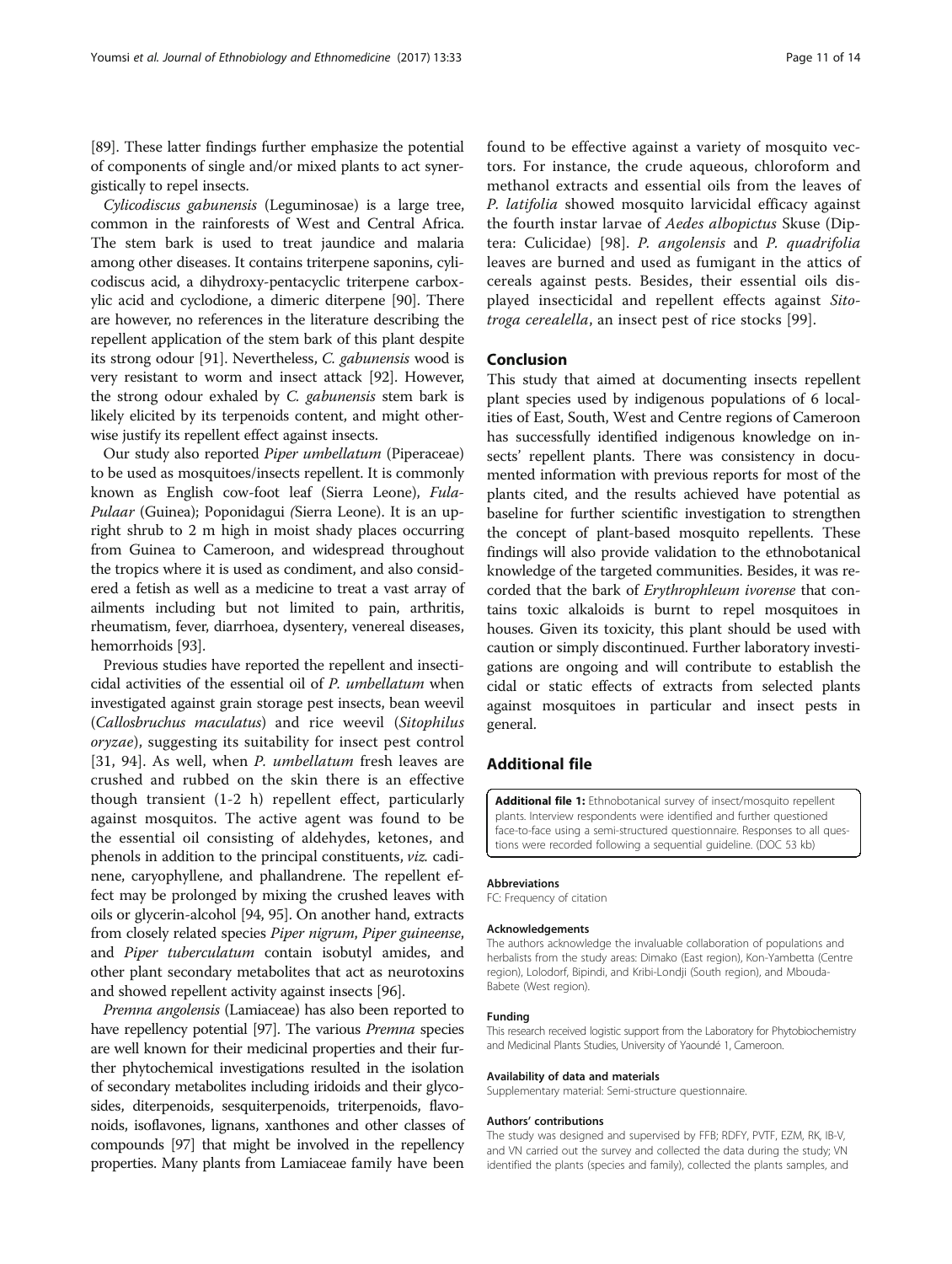<span id="page-11-0"></span>archived the voucher specimens at the National Herbarium of Cameroon, Yaoundé. FFB, RDFY, PVTF, EZM, RK, and IB-V contributed to the drafting and revision of the manuscript and have agreed to its submission to the Journal of Etnobiology and Ethnomedicine. All authors read and approved the final manuscript.

#### Competing interests

The authors declare that they have no competing interest.

#### Consent for publication

Not applicable.

#### Ethics approval and consent to participate

This ethnobotanical survey was performed according to the current legislation and the status of the biodiversity rights of rural communities in Cameroon [[100](#page-13-0)] and the provisions of the United Nations Framework Convention on Biodiversity, Brazil in 1992. Prior informed consent to record and publish their traditional knowledge was obtained verbally from informants before they were interviewed. Informants were free to opt out of the study at any time without any consequences.

#### Publisher's Note

Springer Nature remains neutral with regard to jurisdictional claims in published maps and institutional affiliations.

#### Author details

<sup>1</sup> Laboratory for Phytobiochemistry and Medicinal Plants Studies, Department of Biochemistry, Faculty of Science, University of Yaoundé I, P.O. Box 812, Yaoundé, Cameroon. <sup>2</sup>Department of Biology, Faculty of Science, University of Adam Barka-Abeche, P.O. Box 1173, Abeche, Chad. <sup>3</sup>National Herbarium of Cameroon, P.O. Box 1601, Yaoundé, Cameroon.

# Received: 24 February 2017 Accepted: 30 April 2017

#### References

- 1. World Health Organization (WHO), 2013. World Malaria Report 2013. [\(http://](http://www.who.int/malaria/publications/world_malaria_report_2013/report/en/) [www.who.int/malaria/publications/world\\_malaria\\_report\\_2013/report/en/](http://www.who.int/malaria/publications/world_malaria_report_2013/report/en/)) (accessed 3.04.14.).
- 2. World Health Organization. World Malaria Report 2011. [\(www.who.int/](http://www.who.int/malaria/world_malaria_report_2011/en/) [malaria/world\\_malaria\\_report\\_2011/en/\)](http://www.who.int/malaria/world_malaria_report_2011/en/).
- 3. World Health Organization. World Malaria Report 2012. [\(www.who.int/](http://www.who.int/malaria/publications/world_malaria_report_2012/en/) [malaria/publications/world\\_malaria\\_report\\_2012/en/\)](http://www.who.int/malaria/publications/world_malaria_report_2012/en/).
- 4. Moore SJ, Lenglet A, Hill N. Plant-Based Insect Repellents. In Insect Repellents: Principles Methods, and Use. Boca Raton Florida: CRC Press; 2006.
- 5. Ntonifor NN, Ngufor CA, Kimbi HK, Oben BO. Traditional use of indigenous mosquito-repellents to protect humans against mosquitoes and other insect bites in a rural community of Cameroon. East Afr Med J. 2006;83(10):553–8.
- 6. Bigoga JD, Manga L, Titanji VPK, Coetzee M, Leke RGF. Malaria vectors and transmission dynamics in coastal south-western Cameroon. Malar J. 2007;6:5.
- Ngima-Mawoung G. The relationship between the Bakola and the Bantu peoples of the coastal regions of Cameroon and their perception of commercial forest exploitation. Afr Study Monogr. 2001; Suppl.26: 209-235
- 8. Saïdou A, Tchuente SYF, Bouba O. Indoor radon measurements in the uranium regions of Poli and Lolodorf. Cameroon J Environ Radioact. 2014;136:36e40.
- 9. Moussa Y. Migrant fishermen and their social life in Londji plage, Southern Cameroon. Master of Philosophy in Visual Cultural Studies. University of Tromsø, Spring; 2011.
- 10. Ndjebet C, Ngokoy P. Master plan for Cameroon Estuary mangrove forests. ITTO Tropical Forest Update. 2014;23(2):13–5.
- 11. Cheteu LB. Assessments on socio-economic, ecological and institutional issues in the pilot site in Cameroon. Cameroon: ITTO/IUFRO PROJECT-RED-PA 056/11 Rev.1, Institute of Agricultural Research for Development (IRAD); 2012.
- 12. Tsabang N, Tsouh Fokou PV, Tchokouaha YLR, Noguem B, Bakarnga-Via I, Nguepi DMS, Nkongmeneck BA, Boyom FF. Ethnopharmacological survey of Annonaceae medicinal plants used to treat malaria in four areas of Cameroon. J Ethnopharmacol. 2012;139(1):171–80. doi[:10.1016/j.jep.2011.10.035.](http://dx.doi.org/10.1016/j.jep.2011.10.035)
- 13. United Councils and Cities of Cameroon, 2015. [http://cvuc.cm/national/index.](http://cvuc.cm/national/index.php/en/about-uccc/the-secretariat/162-association/carte-administrative/ouest/bamboutos) [php/en/about-uccc/the-secretariat/162-association/carte-administrative/ouest/](http://cvuc.cm/national/index.php/en/about-uccc/the-secretariat/162-association/carte-administrative/ouest/bamboutos) [bamboutos.](http://cvuc.cm/national/index.php/en/about-uccc/the-secretariat/162-association/carte-administrative/ouest/bamboutos) Visited on December 08, 2015. Copyright 2014: CVUC-UCCC.
- 14. Trotter RT, Logan MH. Informant consensus: a new approach for identifying potentially effective medicinal plants. In: Etkin N, editor. Plants in Indigenous Medicine and Diet: Behavioral approaches. 1st ed. New York: Red grave Publishing Co., Bredford Hills; 1986. p. 91–112.
- 15. Mathez-Stiefel S-L, Vandebroek I. Distribution and Transmission of Medicinal Plant Knowledge in the Andean Highlands: A Case Study from Peru and Bolivia. Evid Based Complement Alternat Med. 2012; Article ID 959285, 18 pages. doi[:10.1155/2012/959285.](http://dx.doi.org/10.1155/2012/959285)
- 16. Cheikhyoussef A, Shapi M, Matengu K, Ashekele HMU. Ethnobotanical study of indigenous knowledge on medicinal plant use by traditional healers in Oshikoto region, Namibia. J Ethnobiol Ethnomed. 2011;7:10.
- 17. Bekalo TH, Woodmatas SD, Woldemariam ZA. An ethnobotanical study of medicinal plants used by local people in the lowlands of Konta Special Woreda, southern nations, nationalities and peoples regional state, Ethiopia. J Ethnobiol Ethnomed. 2009;5:26.
- 18. Okello J, Sesgawa P. Medicinal plants used by communities of Ngai Subcounty, Apac District, Center Uganda. Afr J Ecol. 2007;45(1):76–83.
- 19. Torres-Avilez W, de Medeiros PM, Albuquerque UP. Effect of gender on the knowledge of medicinal plants: systematic review and metaanalysis. Evid Based Complement Alternat Med. 2016;2016:6592363. doi: [10.1155/2016/6592363.](http://dx.doi.org/10.1155/2016/6592363)
- 20. Pålsson K, Jaenson TGT. Comparison of plant products and pyrethroidtreated bed nets for protection against mosquitoes (Diptera : Culicidae) in Guinea Bissau, West Africa. J Med Entomol. 1999;36(2):144–8.
- 21. Kidane D, Zewdneh T, Tadesse D. Community knowledge of traditional mosquito repellent plants in Kolla Temben District, Tigray, Center Ethiopia. Sci Res Essays. 2013;8(24):1139–44.
- 22. Kweka EJ, Mosha F, Lowassa A, Mahande AM, Kitau J, Matowa J, Mahande MJ, Massenga CP, Tenu F, Feston E, Lyatuu EE, Mboya MA, Mndeme R, Chuwa G, Temu EA. Ethnobotanical study of some of mosquito repellent plants in North-Eastern Tanzania. Malar J. 2008;7:152.
- 23. Biran A, Smith L, Lines J, Ensink J, Cameron M. Smoke and malaria: are interventions to reduce exposure to indoor air pollution likely to increase exposure to mosquitoes? Trans R Soc Trop Med Hyg. 2007;101:1065–71.
- 24. Fitsum FD, Kassahun T, Göran B, Emiru S, Habte T, Rickard I, Sharon RH. Fresh, dried or smoked? Repellent properties of volatiles emitted from ethnomedicinal plant leaves against malaria and yellow fever vectors in Ethiopia. Malar J. 2011;10:375.
- 25. Herodotus. Herodotus. The Histories. Penguin; 1996.
- 26. Owen T. Geoponika: Agricultural Pursuits. Onlinebooks.library.upenn.edu/ webbin/book/lookupid?key=olbp25672.
- 27. Johnson T. CRC Ethnobotany Desk Reference. Boca Raton, Florida: CRC Press; 1998.
- 28. Zorloni A, Penzhorn BL, Eloff JN. Extracts of Calpurnia aurea leaves from southern Ethiopia attract an immobilise or kill ticks. Veter Parasitol. 2010; 168(1-2):160–4.
- 29. Waka M, Hopkins RJ, Curtis C. Ethnobotanical survey and testing of plants traditionally used against hematophagous insects in Eritrea. J Ethnopharmacol. 2004;95:95–101.
- 30. Pichersky E, Gershenzon J. The formation and function of plant volatiles: perfumes for pollinator attraction and defense. Curr Opin Plant Biol. 2002;5:237–43.
- 31. Cobbinah JR, Moss C, Golob P, Belmain SR. Conducting ethnobotanical surveys: an example from Ghana on plants used for the protection of stored cereals and pulses. NRI bulletin 77. Chatham, UK: Natural Resources Institute; 1999.
- 32. Bosch CH. Erythrophleum ivorense A.Chev. In: Schmelzer, G.H. & Gurib-Fakim, A. (Editors). PROTA (Plant Resources of Tropical Africa/Ressources végétales de l'Afrique tropicale). Netherlands: Wageningen University; 2006.
- 33. Mantell CL. The natural hard resins: their botany, sources and utilization". Econ Bot. 1950;4(3):203–42. doi[:10.2307/4251986](http://dx.doi.org/10.2307/4251986).
- 34. Katunku D, Ogunwolu EO, Ukwela MU. Contact toxicity of Canarium schweinfurthii Engl. tissues against Callosobruchus maculatus in stored bambara groundnut. Int J Agron Agric Res. 2014;5(5):20–8.
- 35. David NK. Differential effect of tannic acid on two tree-feeing Lepidoptera: implication for theories of plant anti-herbivore chemistry. Oecologia. 1989;80:4.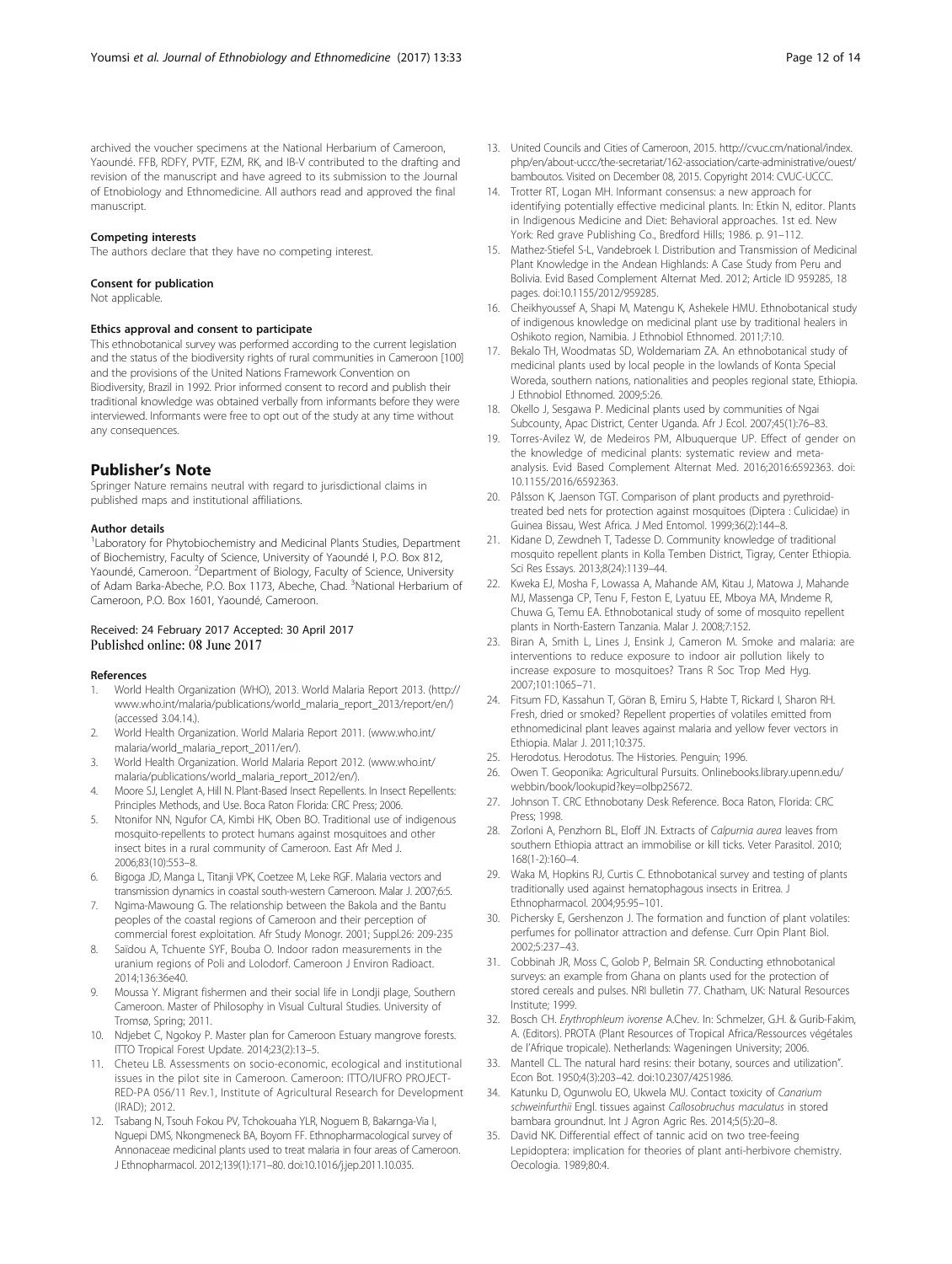- <span id="page-12-0"></span>36. King RM, Robinson H. Chromolaena odorata (Linnaeus), Flora of North America. Phytologia. 1970;20:204.
- 37. Pruski JF. Asteraceae. In: Steyermark JA, Berry PE, & Holst BK, editors. Fl. Venez. Guayana. St. Louis: Missouri Botanical Garden Press; 1997. 3: 177–393.
- 38. Gunasekera L. Invasive Plants: A guide to the identification of the most invasive plants of Sri Lanka, Colombo 2009; Wikipedia Commons 116–117.
- 39. Udebuani AC, Abara PC, Obasi KO, Okuh SU. Studies on the insecticidal properties of Chromolaena odorata (Asteraceae) against adult stage of Periplaneta americana. J Entomol Zool Stud. 2015;3(1):318–21.
- 40. Agaba TA, Fawole B, Claudius-Cole B. Screening of Siam Weed (Chromolaena Odorata) and African Custard Apple (Annona senegalensis) for Nematicidal Activity. J Biol Agric Healthc. 2015;5(14):50–6.
- 41. Fu PP, Yang YC, Xia Q, Chou MC, Cui YY, Lin G. Pyrrolizidine alkaloids-tumorigenic components in Chinese herbal medicines and dietary supplements. J Food Drug Analys. 2002;10(4):198–211.
- 42. Christov V, Simeonov M, Velcheva N, Karadjova O, Atanassov N, Ivanova I, Evstatieva L. Pyrrolizidine Alkaloids from Bulgarian Species—Genus Senecio and their Insecticidal Properties. Biotechnol Biotechnol Equip. 1997;11(1-2):53–9.
- 43. Carlsen SC, Fomsgaard IS. Biologically active secondary metabolities in white clover (Trifolium repens L.). A review focusing on contents in the plant, plant-pest interactions and transformations. Chemoecology. 2008;18:129–70.
- 44. Cooke B, Ernst E. Aromatherapy: a systematic review. Brit J General Pract. 2000;50(455):493–6.
- 45. Effiom OE, Avoaja DA, Ohaeri CC. Mosquito repellent activity of phytochemical extracts from peels of citrus fruit species. Global J Sci Front Res Interdisc. 2012;12(1):Version 1.0. Online ISSN: 2249-4626 & Print ISSN: 0975-5896.
- 46. Oshaghi MA, Ghalandari R, Vatandoost H, Shayeghi M, Kamali-Nejad M, Tourabi-Khaledi H, Abolhassani M, Hashemzadeh M. Repellent effect of extracts and essential oils of Citrus limon (Rutaceae) and Melissa officinalis (Labiatae) against main malaria vector, Anopheles stephensi (Diptera: Culicidae). Iranian J Publ Health. 2003;32(4):47–52.
- 47. Kazembe TC, Chaibva M. Mosquito repellency of whole extracts and volatile oils of Ocimum americanum, Jatropha curcas and Citrus limon. Bull Environ Pharmacol Life Sci. 2012;1(8):65–71.
- 48. Soenarko S. The genus Cymbopogon Sprengel (Gramineae). Reinwardtia. 1977;9(3):225–375.
- 49. Bor NL. Grass. Burma, Ceylon, India & Pakistan i–767. Oxford: Pergamon Press; 1960.
- 50. Shadab O, Hanif M, Chaudhary FM. Antifungal activity by lemongrass essential oils. Pak J Sci Int Res. 1992;35:246–9.
- 51. Buckle J. Clinical Aromatherapy. 2nd ed. Philadelphia: Churchill Livingstone; 2003. 52. Covell G. Anti-Mosquito Measures with Special Reference to India, Health
- Bulletin 11, Malaria Bureau 3, 6th ed. Calcutta: Government of India Press; 1943. 53. Maia MF, Moore SJ. Plant-based insect repellents: a review of their efficacy, development and testing. Malar J. 2011;10 Suppl 1:11. doi[:10.1186/1475-](http://dx.doi.org/10.1186/1475-2875-10-S1-S11)
- [2875-10-S1-S11](http://dx.doi.org/10.1186/1475-2875-10-S1-S11). 54. Gillij YG, Gleiser RM, Zygadlo JA. Mosquito repellent activity of essential oils of aromatic plants growing in Argentina. Bioresour Technol. 2008; 99(7):2507–15.
- 55. Trongtokit Y, Rongsriyam Y, Komalamisra N, Apiwathnasorn C. Comparative repellency of 38 essential oils against mosquito bites. Phytother Res. 2005; 19:303–9. doi:[10.1002/ptr.1637.](http://dx.doi.org/10.1002/ptr.1637)
- 56. Khanam MLA, Talukder D, Hye MA. Toxic and repellent action of sugarcane bagasse-based lignin against some stored grain insect pests. Univ J Zool Rajshahi Univ. 2006;25:27–30.
- 57. Wagner WL, Herbst DR, Sohmer SH. Manual of the flowering plants of Hawai'i, vol. 2 vols. Honolulu: University of Hawaii Press, Bishop Museum; 1990.
- 58. Silva LL, Heldwein CG, Reetz LGB, Hörner R, Mallmann CA, Heinzmann BM. Chemical composition, antibacterial activity in vitro and brine-shrimp toxicity of the essential oil from inflorescences of Ocimum gratissimum L., Lamiaceae. Braz J Pharmacogn. 2010;20(5):700–5.
- 59. Oboh FOJ, Madsodje HI, Enabulele SA. Nutritional and antimicrobial properties of Ocimum gratissimum leaves. J Biol Sci. 2009;9(4):377–80.
- 60. Kong X, Liu X, Yang Y. Advances in pharmacological research of eugenol. Curr Opin Complement Alternat Med. 2014;1(1):8–11.
- 61. Nguefack J, Dongmo JBL, Dakole CD, Leth V, Vismer HF, Torp J, Guemdjom EFN, Mbeffo M, Tamgue O, Fotio D, Zollo PHA, Nkengfack AE. Food preservative potential of essential oils and fractions from Cymbopogon

citratus, Ocimum gratissimum and Thymus vulgaris against mycotoxigenic fungi. Inter J Food Microbiol. 2009;131(2-3):151–6.

- 62. Simbo DJ. An ethnobotanical survey of medicinal plants in Babungo, Northwest Region, Cameroon. J Ethnobiol Ethnomed. 2010;6:8. doi[:10.1186/1746-4269-6-8.](http://dx.doi.org/10.1186/1746-4269-6-8)
- 63. Oparaocha ET, Iwu I, Ahanaku JE. Preliminary study on mosquito repellent and mosquitocidal activities of Ocimum gratissimum (L.) grown in eastern Nigeria. J Vector Borne Dis. 2010;47:45–50.
- 64. Curtis CF, Lines JD, Baolin LU, Renz A. Natural and synthetic repellents. In: Control of Disease Vectors in the Community, Curtis, CF, Ed. Wolfe, London, pp. 75-92.
- 65. Nsirim L, Edwin-Wosu SN, Okiwelu M, Noutcha AE. Traditional sources of mosquito repellents in southeast Nigeria. J Biopest. 2013;6(2):104–7.
- 66. Okigbo RN, Okeke JJ, Madu NC. Larvicidal effects of Azadirachta indica, Ocimum gratissimum and Hyptis suaveolens against mosquito larvae. J Agric Tech. 2010;6(4):703–19.
- 67. Cavalcanti ESB, Morris SM, Lima MAA, Santana EWP. Larvicidal activity of essential oils from Brazilian plants against Aedes aegypti (L.). Mem. Inst. Oswaldo Cruz. 2004;99:541–4.
- 68. Iwalokum RA, Gbenle GO, Adewole TA, Smith SI, Akinsinde KA, Omonigbehin EO. Effects of Ocimum gratissimum L. essential oil at sub-inhibitory concentration on virulent and multidrug resistance Shigella strains from Lagos, Nigeria. Acta Pathol Microbiol Immunol Scand. 2003;3(4):477–82.
- 69. Mbata T, Saikia A. Antibacterial activity and phytochemical screening of crude ethanolic extract of leaves of Ocimum gratissimum on Listeria monocytogenes. Int J Microbiol. 2008;4(2):1–3.
- 70. Imam MZ, Akter S. Musa paradisiaca L. and Musa sapientum L.: A Phytochemical and Pharmacological Review. J Appl Pharmaceut Sci. 2011;1(5):14–20.
- 71. Obico JJA, Ragragio EM. A survey of plants used as repellents against hematophagous insects by the Ayta people of Porac, Pampanga province, Philippines. Philipp Sci Lett. 2014;7(1):179–86.
- 72. Verma M, Sharma S, Prasad R. Biological alternatives for termite control: a review. Int Biodeterior Biodegradation. 2009;63(8):959–72.
- 73. Thambidurai S. Indigenous Agriculture News 2002; 1: 9.
- 74. Vinayagam A, Senthilkumar N, Umamaheswari A. Larvicidal activity of some medicinal plant extracts against malaria vector Anopheles stephensi. Res J Parasitol. 2008;3:50–8.
- 75. Swathi D, Jyothi B, Sravanthi C. A review: pharmacognostic studies and pharmacological actions of Musa Paradisiaca. Int J Inn Pharm Res. 2011;2(2):122–5.
- 76. Gould KS, Markham KR, Smith RH, Goris JJ. Functional role of anthocyanins in the leaves of Quintinia serrata A. Cunn J Exp Bot. 2000;51(347):1107–15.
- 77. Golawska S, Leszczynski B, Oleszek W. Effect of low and high-saponin lines of alfalfa on pea aphid. J Insect Physiol. 2006;52:737–43.
- 78. Hole UB, Gangurde SM, Sarode ND, Bharud RW. Bioefficacy of wild plant extract for biological control of insect pests of Bt cotton. Asian J Bio Sci. 2015;10(2):167–70.
- 79. Simmonds MSJ. Importance of flavonoids in insect-plant interactions: feeding and oviposition. Phytochem. 2001;56:245–52. doi[:10.1016/S0031-](http://dx.doi.org/10.1016/S0031-9422(00)00453-2) [9422\(00\)00453-2](http://dx.doi.org/10.1016/S0031-9422(00)00453-2).
- 80. Simmonds MSJ. Flavonoid–insect interactions: recent advances in our knowledge. Phytochem. 2003;6:21–30. doi:[10.1016/S0031-9422\(03\)00293-0.](http://dx.doi.org/10.1016/S0031-9422(03)00293-0)
- 81. Ohsugi T, Nishida R, Fukami H. Oviposition stimulant of Papilio xuthus, a citrus feeding swallowtail butterfly. Agric Biol Chem. 1985;49:1897–900.
- 82. Meselhy KM. Cytotoxic and insect -repellent activities of surface flavonoids from *Datura stramonium* L. Grown in Egypt. Life Sci J. 2012;9(4):3154–8.
- War AR, Paulraj MG, Ahmad T, Buhroo AA, Hussain B, Ignacimuthu S, Sharma HC. Mechanisms of plant defense against insect herbivores. Plant Signaling Behavior. 2012;7(10):1306–20. doi:[10.4161/psb.21663](http://dx.doi.org/10.4161/psb.21663).
- 84. Innocent E, Gikonyo NK, Nkunya MHH. Repellency property of long chain aliphatic methyl ketones against Anopheles gambiae s.s. Tanzania J Health Res. 2008;10(1):50–4.
- 85. Sylla M, Konan L, Doannio JMC, Traore S. Variabilité selon le captureur de l'efficacité de répulsifs à base d'huiles végétales dans la protection individuelle contre les piqûres de Simulium damnosum s. l. Parasites. 2002;9(4):357–61.
- 86. Konan YL, Sylla MS, Doannio JMC, Traoré S. Comparison of the effect of two excipients (karite nut butter and vaseline) on the efficacy of Cocos nucifera, Elaeis guineensis and Carapa procera oil-based repellents formulations against mosquitoes biting in Ivory Coast. Parasites. 2003;10(2):181–4.